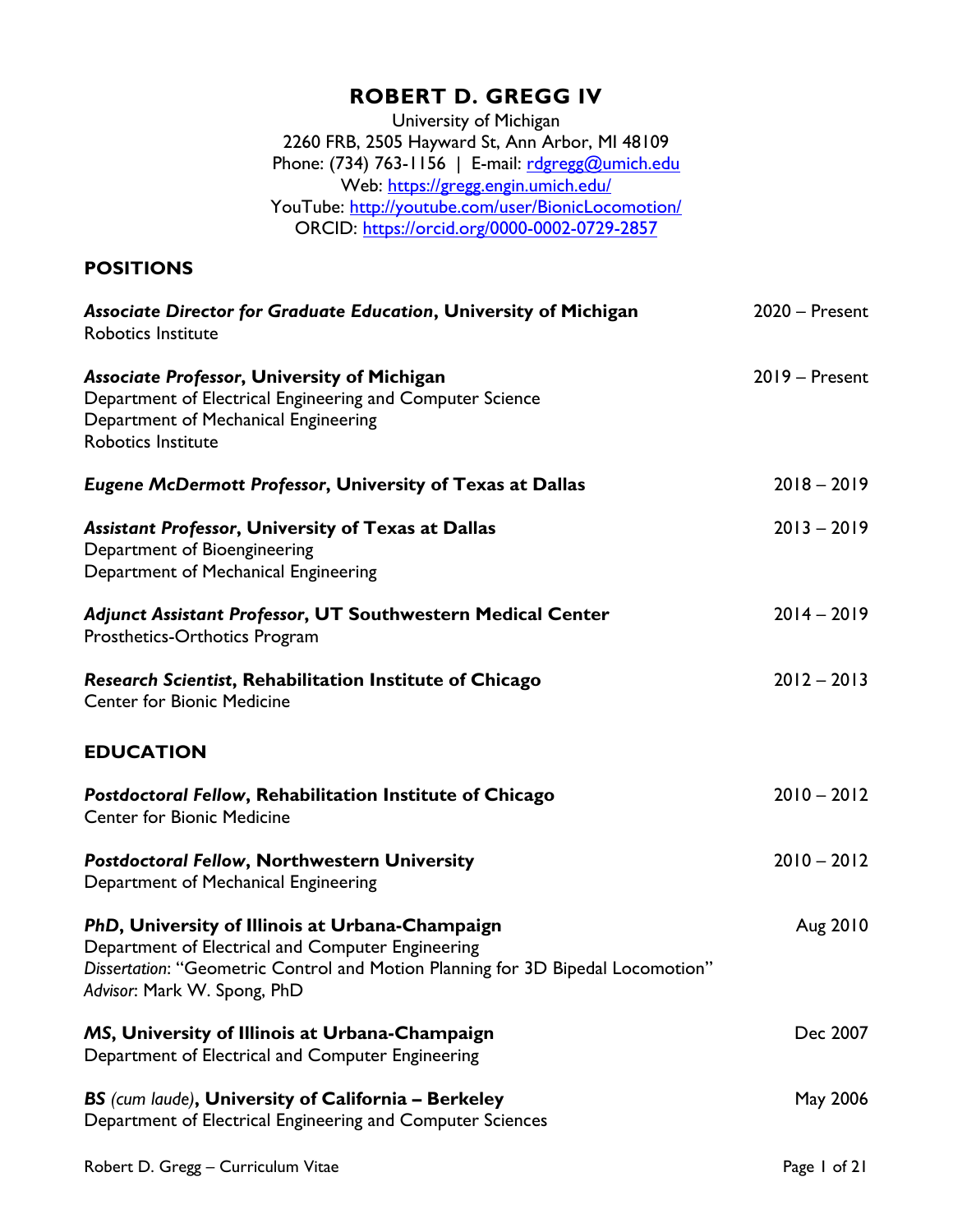### **RESEARCH INTERESTS**

Wearable Robots, Legged Robots, Prosthetics & Orthotics, Bipedal Locomotion, Nonlinear Control Theory, Rehabilitation Engineering

## **HONORS AND AWARDS**

#### **Personal:**

- *IEEE Transactions on Robotics* Best Paper Award Honorable Mention, 2020.
- Moore Inventor Fellows Finalist, Gordon and Betty Moore Foundation, 2020.
- Forchheimer Prize Paper Finalist, International Society for Prosthetics and Orthotics, 2019.
- Provost's Award for Faculty Excellence in Undergrad Research Mentoring, UT Dallas, 2018.
- Eugene McDermott Professorship, University of Texas at Dallas, 2018.
- ICRA Conference Editorial Board Best Associate Editor Award, 2018.
- Bioengineering Undergraduate Teaching Award, University of Texas at Dallas, 2017-18.
- Bioengineering Graduate Student Mentoring Award, University of Texas at Dallas, 2017-18.
- Best Student Robotics Paper Award (advisor), *ASME Dyn Sys Control Conf*, 2017.
- Technology Inventors Award Finalist, Tech Titans, Technology Assoc for North Texas, 2017.
- NSF CAREER Award, Directorate for Engineering, National Science Foundation, 2017.
- Best Student Paper Award Finalist (advisor), *IEEE Conf Control Tech & App*, Hawaii, 2017.
- Jonsson School Junior Faculty Research Award, University of Texas at Dallas, 2016.
- IEEE Senior Member, Institute of Electrical & Electronics Engineers, 2016.
- Best Student Paper Award (advisor), *IEEE Conf Decision & Control*, Osaka, Japan, 2015.
- Excellence in Biomedical Research Award, Department of Bioengineering, UT Dallas, 2014.
- NIH Director's New Innovator Award, National Institutes of Health, 2013.
- Career Award at the Scientific Interface, Burroughs Wellcome Fund, 2012.
- Best Technical Paper Award (co-author), *CLAWAR Conference*, 2011.
- Engineering into Medicine Postdoctoral Fellowship, Northwestern University, 2010.
- O. Hugo Schuck Award (Best Paper), IFAC American Automatic Control Council, 2009.
- Best Student Paper Award, *American Control Conference*, Seattle, WA, 2008.
- Warren Dere Design Award, Department of EECS, UC Berkeley, 2007.
- First Place, NATCAR Intercollegiate Design Contest, UC Davis, 2006.
- Arthur M. Hopkin Award, Department of EECS, UC Berkeley, 2006.
- Christie Senior Research Award, California Alumni Association, UC Berkeley, 2006.

#### **Trainees:**

- Thomas Kevin Best, NSF Graduate Research Fellowship, 2022.
- Daphna Raz, NIH F31 Ruth L. Kirschstein Predoctoral Individual Fellowship (F31EB032745), 2022.
- Roberto Leo Medrano, NIH Diversity Supplement Award (on R01HD094772), 2021.
- Nikhil Divekar, Rackham Predoctoral Fellowship, University of Michigan, 2021.
- Emma Reznick, Best Paper Award Nominee, *IEEE Int. Conf. Biomedical Robotics & Biomechatronics,*  2020.
- Nikhil Divekar, Best Student Paper Award Nominee, *IEEE Int. Conf. Biomedical Robotics & Biomechatronics,* 2020.
- Emma Reznick, Best Student Poster Award, *Int. Society of Prosthetics & Orthotics (ISPO) Canada, RehabWeek*, 2019.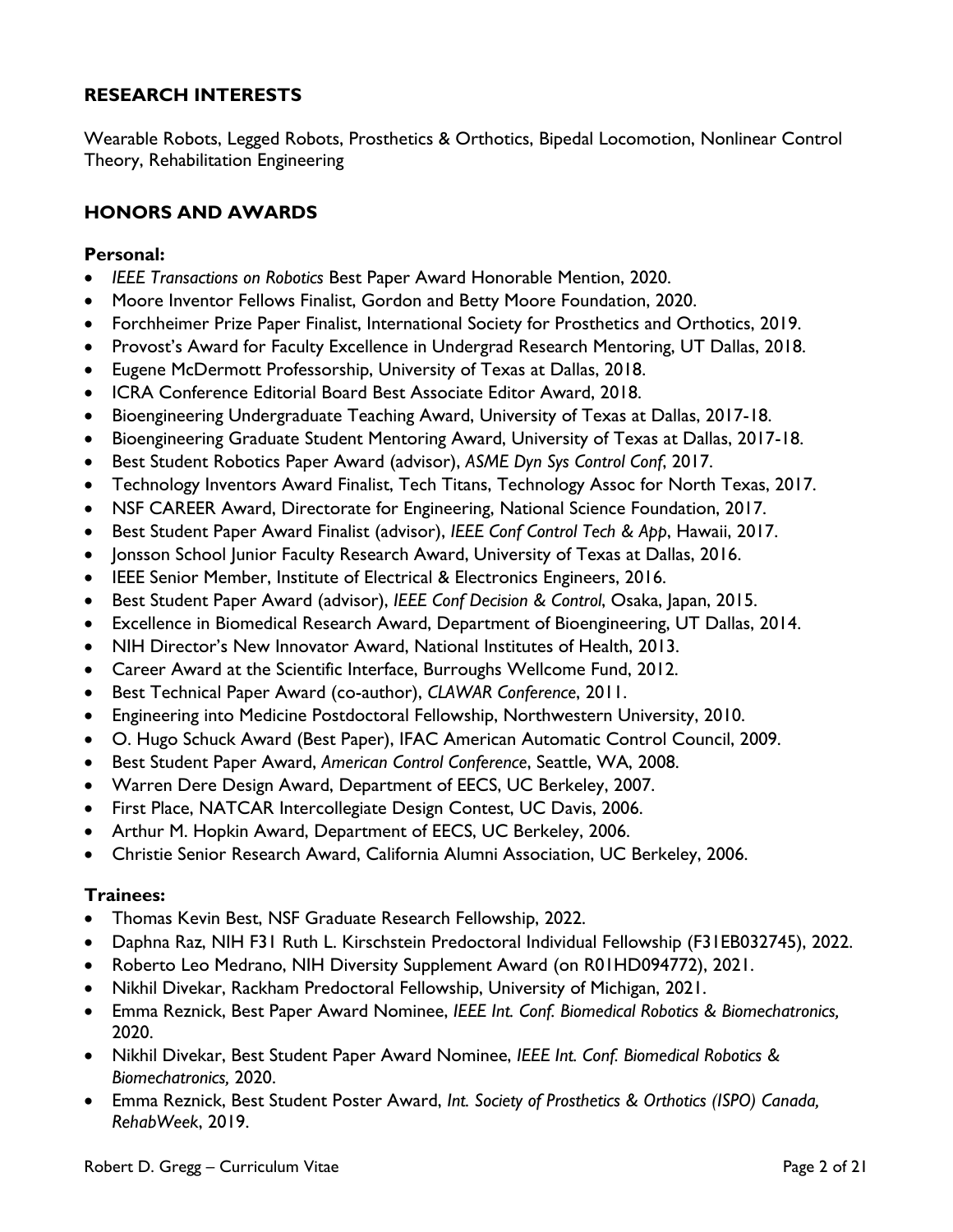- Emma Reznick, Best Abstract Award, *Int. Society of Prosthetics & Orthotics (ISPO) Canada, RehabWeek*, 2019.
- David Quintero, David Daniel Thesis Award, Jonsson School of Engineering and Computer Science, UT Dallas, 2019.
- Siavash Rezazadeh, BME Department Staff Research Impact Award, UT Dallas, 2018.
- Chris Nesler, BME Department Staff Undergraduate Research Mentoring Award, UT Dallas, 2018.
- Nikhil Divekar, Jonsson Family Graduate Fellowship in Bioengineering, Jonsson School of Engineering and Computer Science, UT Dallas, 2018.
- Edgar Bolivar, Best Student Robotics Paper Award, *ASME Dyn Sys Control Conf*, 2017.
- Ge Lv, Louis Beecherl Jr. Graduate Fellowship, Jonsson School of Engineering and Computer Science, UT Dallas, 2017-18.
- Saurav Kumar, Best Student Paper Award Finalist, *IEEE Conf Control Tech & App*, 2017.
- Rafi Ayub, NSF Graduate Research Fellowship, National Science Foundation, 2017.
- Ge Lv, Best Student Paper Award, *IEEE Conf Decision & Control*, Osaka, Japan, 2015.
- Dario Villarreal, Jonsson Family Graduate Fellowship in Bioengineering, Jonsson School of Engineering and Computer Science, UT Dallas, 2015.
- David Allen, Excellence in Education Doctoral Fellowship, Jonsson School of Engineering and Computer Science, UT Dallas, 2015.
- Hanqi "Leon" Zhu, Founder's Distinguished Graduate Fellowship, UT Dallas, 2015.
- Kyle Embry, Excellence in Education Doctoral Fellowship, Jonsson School of Engineering and Computer Science, UT Dallas, 2014.
- David Quintero, Excellence in Education Doctoral Fellowship, Jonsson School of Engineering and Computer Science, UT Dallas, 2013.
- Dario Villarreal, Conacyt Graduate Fellowship, CONACYT, Mexico, 2013.

# **RESEARCH FUNDING**

## **Active:**

- 1. **R. Gregg** (PI), "*Enhancing Voluntary Motion in Broad Patient Populations with Modular Powered Orthoses*," National Institutes of Health/NIBIB (R01EB031166), 09/22/21–09/21/24, \$1,767,419.
- 2. **R. Gregg** (PI), "*Controlling Robot-Assisted Locomotion with Extended Kalman Filter Estimates of Phase and Activity*," National Institutes of Health/NICHD (3R01HD094772-04S1), 06/01/21–11/30/23, \$173,722.
- 3. **R. Gregg** (UM PI), E. Rouse (UM Co-PI), and E. Rombokas (UW/Lead PI), "*NRI: INT: Collaborative Research: An Open-Source Framework for Continuous Torque Control of Intuitive Robotic Prosthetic Legs*," National Robotics Initiative 2.0, National Science Foundation (CMMI-2024237), 10/01/20–09/30/24, \$1,500,000 (\$940,000 UM share).
- 4. **R. Gregg** (UM/Lead PI), S. Rezazadeh (Co-PI), and E. Rouse (UM PI), "*NRI: FND: COLLAB: Optimal Design of Robust Compliant Actuators for Ubiquitous Co-Robots*," National Robotics Initiative 2.0, National Science Foundation (CMMI-1830360 → 1953908), 09/15/18–08/31/22, \$750,000 (\$431,244 Gregg share).
- 5. **R. Gregg** (PI), "*Controlling Locomotion over Continuously Varying Activities for Agile Powered Prosthetic Legs*," National Institutes of Health/NICHD (R01HD094772), 09/01/18—11/30/2023, \$2,227,090. Percentile: 9%.
- 6. **R. Gregg** (UM PI), H. Geyer (CMU PI), and E. Rouse (UM/Lead PI), "*NRI: FND: COLLAB: An Open-Source Robotic Leg Platform that Lowers the Barrier for Academic Research*," National Robotics Initiative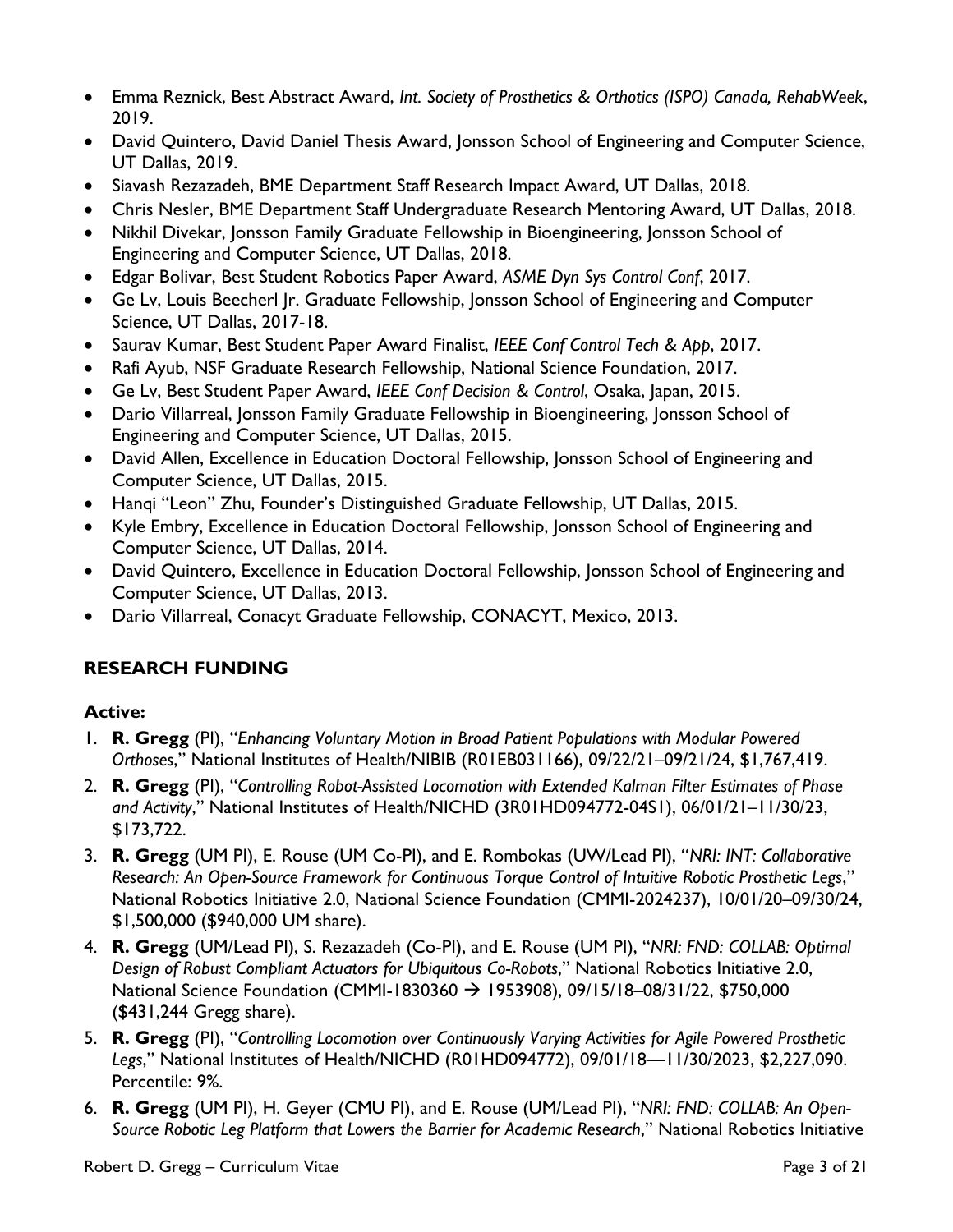2.0, National Science Foundation (CMMI-1734600 → 1949346), 10/01/17–09/30/22, \$749,054 (\$193,000 Gregg share).

7. **R. Gregg** (PI), "*CAREER: Recovering and Enhancing Natural Locomotion in Changing Conditions with Powered Lower-Limb Prostheses and Orthoses*," National Science Foundation (CMMI-1652514 → 1949869), 09/01/17–08/31/22, \$500,000.

## **Completed:**

- 1. N. Gans (PI) and **R. Gregg** (Co-PI), "*Time-Invariant, Multi-Objective Extremum Seeking Control for Model-Free Auto-Tuning of Powered Prosthetic Legs*," National Science Foundation (CMMI-1728057 → 2040335), 09/01/17–08/31/21, \$373,483.
- 2. K. Hamed (SDSU PI) and **R. Gregg** (UTD PI), "*NRI: Decentralized Feedback Control Design for Cooperative Robotic Walking with Application to Powered Prosthetic Legs*," National Robotics Initiative, National Science Foundation (CMMI-1637704 → 1854898), 09/01/16–08/31/20, \$612,213 (\$245,730 Gregg share).
- 3. **R. Gregg** (PI), "*Phase-Based Control of Locomotion for High-Performance Prostheses and Orthoses*," NIH Director's New Innovator Award, National Institutes of Health/NICHD (DP2HD080349), 09/30/13–06/30/18, \$2,295,000. Impact Score: 18.
- 4. **R. Gregg** (PI), "*From Machine to Biomimetic Control in Robot-Assisted Walking*," Career Award at the Scientific Interface, Burroughs Wellcome Fund, 07/01/12–12/31/20, \$500,000.

# **PEER-REVIEWED JOURNAL ARTICLES**

- 1. T. K. Best, C. Welker, E. Rouse, and **R. Gregg**, "Phase-Based Impedance Control of a Powered Knee-Ankle Prosthesis for Tuning-Free Locomotion over Speeds and Inclines," under review.
- 2. C. Welker, T. K. Best, and **R. Gregg**, "Data-Driven Variable Impedance Control of a Robotic Knee-Ankle Prosthesis for Sit, Stand, and Walk with Minimal Tuning," under review.
- 3. R. L. Medrano, G. Thomas, E. Rouse, and **R. Gregg**, "Analysis of the Bayesian Gait-State Estimation Problem for Lower-Limb Exoskeleton Configurations," under review.
- 4. S. Cheng, E. Bolivar-Nieto, C. Gonzalez Welker, and **R. Gregg**, "Modeling the Transitional Kinematics Between Variable-Incline Walking and Stair Climbing," under review.
- 5. R. Medrano, G. Thomas, E. Rouse, and **R. Gregg**, "Real-Time Phase and Task Estimation for Controlling Powered Ankle Exoskeletons on Extremely Uneven Terrain," under review.
- 6. U.-H. Lee, T. Shepherd, S. Kim, A. De, H. Su, **R. Gregg**, L. Mooney, and E. Rouse, "Challenges in Modeling and Analysis of BLDC Motors for Design of Lightweight Robotic Systems," under review.
- 7. S. Kumar, O. Makarenkov, **R. Gregg**, and N. Gans, "Stability of Time-Invariant Extremum Seeking Control for Limit Cycle Minimization," *IEEE Trans Automatic Control*, under review.
- 8. J. Lin, N. Divekar, G. Thomas, and **R. Gregg**, "Optimally Biomimetic Passivity-Based Control of a Lower-Limb Exoskeleton over the Primary Activities of Daily Life," *IEEE Open Journal of Control Systems*, 2022. Special Issue on Intersection of Machine Learning with Control.
- 9. C. Nesler, G. Thomas, N. Divekar, E. Rouse, and **R. Gregg**, "Enhancing Voluntary Motion with Modular, Backdrivable, Powered Hip and Knee Orthoses," *IEEE Robotics & Automation Letters*, 2022.
- 10. J. Horn and **R. Gregg**, "Nonholonomic Virtual Constraints for Control of Powered Prostheses Across Walking Speeds," *IEEE Trans Control Systems Tech,* 2021.
- 11. T. Elery, E. Reznick, S. Shearin, K. McCain, **R. Gregg**, "Design and Initial Validation of a Multiple Degree-of-Freedom Joint for an Ankle-Foot Orthosis," *ASME Journal of Medical Devices*, 2021.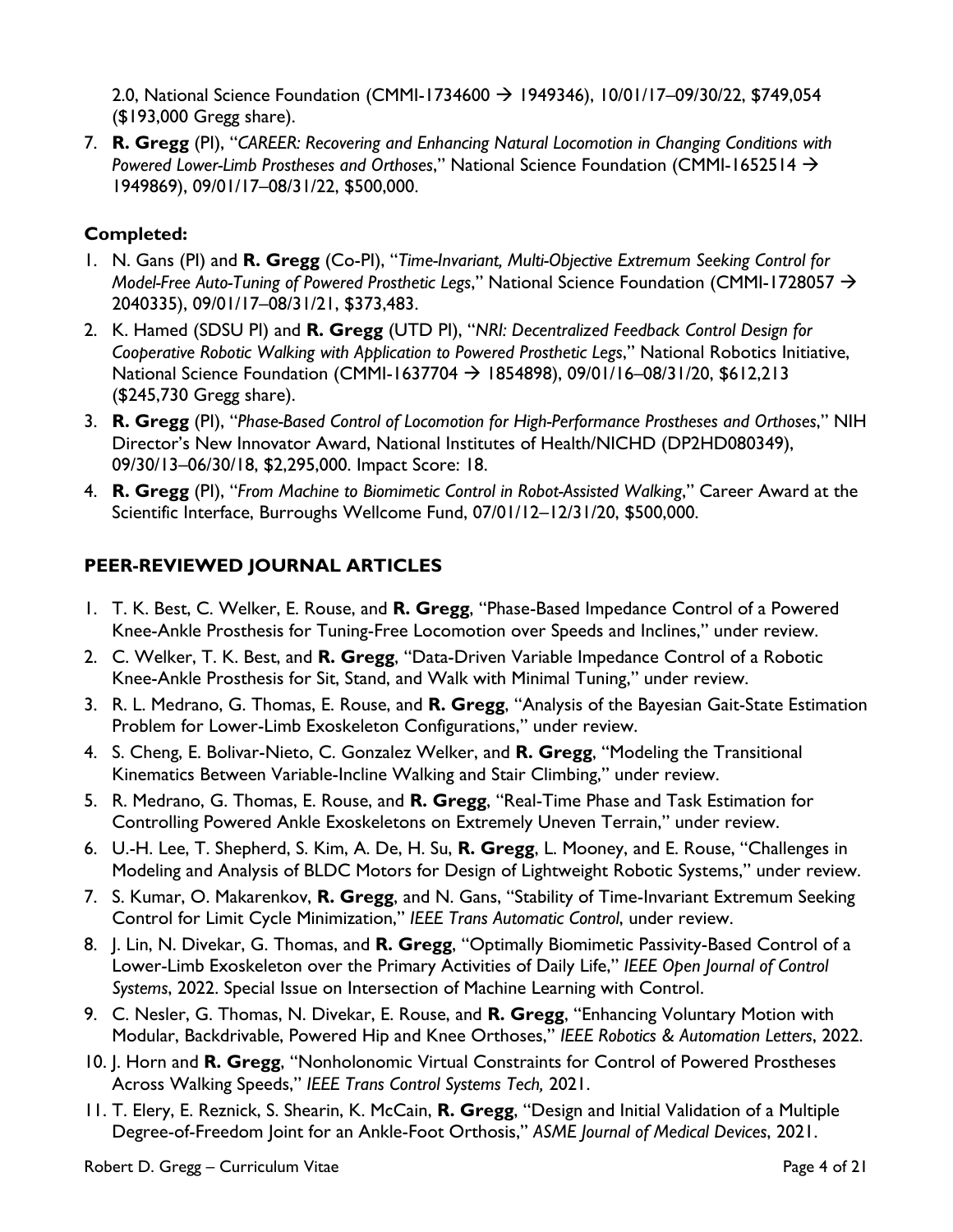- 12. E. Reznick, K. Embry, R. Neuman, E. Bolivar, N. Fey, and **R. Gregg**, "Lower-Limb Kinematics and Kinetics During Continuously Varying Human Locomotion," *Scientific Data*, 2021.
- 13. S. Cheng, E. Bolivar, and **R. Gregg**, "Real-Time Activity Recognition with Instantaneous Characteristic Features of Thigh Kinematics," *IEEE Trans Neural Sys Rehab Eng*, 2021.
- 14. E. Bolivar, T. Summers, **R. Gregg**, and S. Rezazadeh, "A Convex Optimization Framework for Robust-Feasible Series Elastic Actuators," *Mechatronics*, 2021.
- 15. G. Lv, J. Lin, and **R. Gregg**, "Trajectory-Free Control of Lower-Limb Exoskeletons Through Underactuated Total Energy Shaping," *IEEE Access*, 2021.
- 16. M. Yeatman and **R. Gregg**, "Using Energy Shaping and Regulation for Limit Cycle Stabilization, Generation, and Transition in Simple Locomotive Systems," *ASME J Computational and Nonlinear Dynamics*, 2021.
- 17. D. Allen, R. Little, J. Laube, J. Warren, W. Voit, and **R. Gregg**, "Towards an Ankle-Foot Orthosis Powered by a Dielectric Elastomer Actuator," *Mechatronics*, 2021.
- 18. H. Zhu, C. Nesler, N. Divekar, V. Peddinti, and **R. Gregg**, "Design Principles for Compact, Backdrivable Actuation in Partial-Assist Powered Knee Orthoses," *IEEE/ASME Trans Mechatronics*, 2021.
- 19. J. Lin, N. Divekar, G. Lv, and **R. Gregg**, "Optimal Task-Invariant Energetic Control for a Knee-Ankle Exoskeleton," *IEEE Control Systems Letters*, 5(5): 1711-1716, 2021.
- 20. R. Macaluso, K. Embry, D. Villarreal, and **R. Gregg**, "Parameterizing Human Locomotion Across Quasi-Random Treadmill Perturbations and Inclines," *IEEE Trans Neural Sys Rehab Eng*, 29: 508-516, 2021.
- 21. K. Embry and **R. Gregg**, "Analysis of Continuously Varying Kinematics for Prosthetic Leg Control Applications," *IEEE Trans Neural Sys Rehab Eng*, 29: 262-272, 2021.
- 22. V. Kamidi, J. Horn, **R. Gregg**, and K. Hamed, "Distributed Controllers for Human-Robot Locomotion: A Scalable Approach Based on Decomposition and Hybrid Zero Dynamics," *IEEE Control Systems Letters*, 2020.
- 23. T. Elery, S. Rezazadeh, E. Reznick, L. Gray, and **R. Gregg**, "Effects of a Powered Knee-Ankle Prosthesis on Transfemoral Amputee Hip Compensations: A Case Series," *IEEE Trans Neural Sys Rehab Eng,* 28(12): 2944-2954, 2020.
- 24. S. Kumar, M. Zwall, E. Bolivar, **R. Gregg**, and N. Gans, "Extremum Seeking Control for Stiffness Auto-Tuning of a Quasi-Passive Ankle Exoskeleton," *IEEE Robotics & Automation Letters,* 5(3): 4604- 4611, 2020.
- 25. T. Elery, S. Rezazadeh, C. Nesler, and **R. Gregg**, "Design and Validation of a Powered Knee-Ankle Prosthesis with High-Torque, Low-Impedance Actuators," *IEEE Transactions on Robotics*, 36(6): 1649-1668, 2020. **Best Paper Award Honorable Mention**
- 26. J. Horn, A. Mohammadi, K. Hamed, and **R. Gregg**, "Nonholonomic Virtual Constraint Design for Variable-Incline Bipedal Robotic Walking," *IEEE Robotics & Automation Letters,* 5(2): 3691-3698, 2020.
- 27. S. Kumar, A. Mohammadi, D. Quintero, S. Rezazadeh, N. Gans, and **R. Gregg**, "Extremum Seeking Control for Model-Free Auto-Tuning of Powered Prosthetic Legs," *IEEE Trans Control Systems Technology*, 28(6): 2120-2135, 2020.
- 28. S. Rezazadeh, D. Quintero, N. Divekar, E. Reznick, L. Gray, and **R. Gregg**, "A Phase Variable Approach for Improved Rhythmic and Non-Rhythmic Control of a Powered Knee-Ankle Prosthesis," *IEEE Access*, 7(1): 109840-109855, 2019.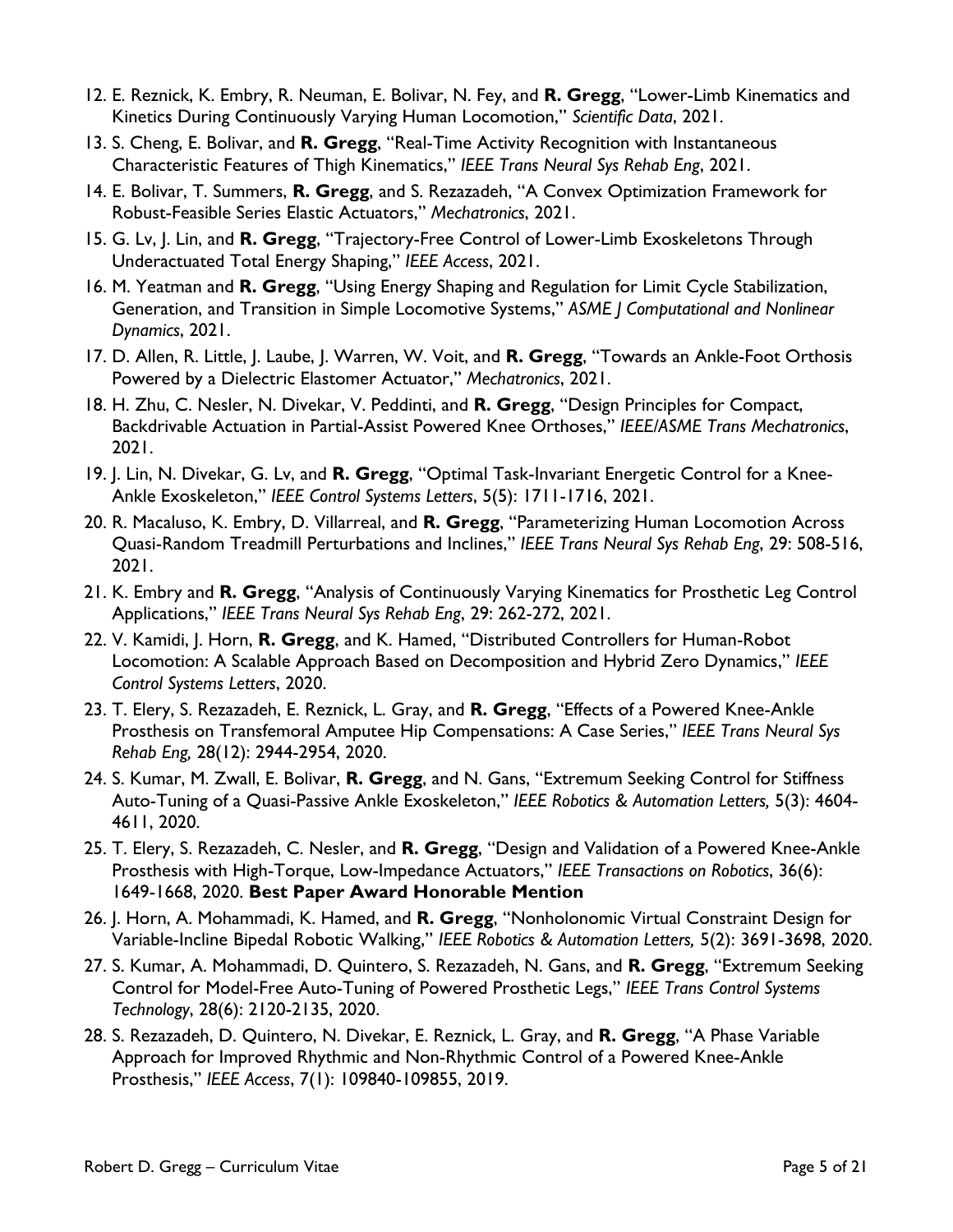- 29. K. Hamed, B. Safaee, and **R. Gregg**, "Dynamic Output Controllers for Exponential Stabilization of Periodic Orbits for Multi-Domain Hybrid Models of Robotic Locomotion," *ASME Journal of Dynamic Systems, Measurement, and Control*, 141(12): 121011, 2019.
- 30. D. Allen, E. Bolivar, S. Farmer, W. Voit, and **R. Gregg**, "Mechanical Simplification of Variable Stiffness Actuators Using Dielectric Elastomer Transducers," *Actuators*, 8(2): 1-19, 2019. Special Issue on New Materials and Designs for Soft Actuators.
- 31. M. Yeatman, G. Lv, and **R. Gregg**, "Decentralized Passivity-Based Control with a Generalized Energy Storage Function for Robust Biped Locomotion," *ASME Journal of Dynamic Systems, Measurement, and Control*, 141(10): 101007, 2019.
- 32. E. Bolivar, S. Rezazadeh, and **R. Gregg**, "Minimizing Energy Consumption and Peak Power of Series Elastic Actuators: A Convex Optimization Framework for Elastic Element Design," *IEEE/ASME Transactions on Mechatronics*, 24(3):1334-1345, 2019.
- 33. A. Mohammadi and **R. Gregg**, "Variable Impedance Control of Powered Knee Prostheses Using Human-Inspired Algebraic Curves," *ASME Journal of Computational and Nonlinear Dynamics*, 14(10): 101007, 2019. Special Issue on Nonlinear and Computational Dynamics in Biomedical Applications.
- 34. J. Horn, A. Mohammadi, K. Hamed, and **R. Gregg**, "Hybrid Zero Dynamics of Bipedal Robots Under Nonholonomic Virtual Constraints," *IEEE Control Systems Letters,* 3(2): 386-391, 2019.
- 35. K. Hamed and **R. Gregg**, "Decentralized Event-Based Controllers for Robust Stabilization of Hybrid Periodic Orbits: Application to Underactuated 3D Bipedal Walking," *IEEE Trans Automatic Control*, 64(6): 2266-2281, 2019.
- 36. K. Embry, D. Villarreal, R. Macaluso, and **R. Gregg**, "Modeling the Kinematics of Human Locomotion over Continuously Varying Speeds and Inclines," *IEEE Trans Neural Sys Rehab Eng,*  26(12): 2342-2350, 2018.
- 37. D. Quintero, E. Reznick, D. Lambert, S. Rezazadeh, L. Gray, and **R. Gregg**, "Intuitive Clinician Control Interface for a Powered Knee-Ankle Prosthesis: A Case Study," *IEEE Journal of Translational Engineering in Health and Medicine*, 6(1): 1-9, 2018.
- 38. G. Lv, H. Zhu, and **R. Gregg**, "On the Design and Control of Highly Backdrivable Lower-limb Exoskeletons," *IEEE Control Systems Magazine*, 38(6): 88-113, 2018.
- 39. D. Quintero, D. Villarreal, D. Lambert, S. Kapp, and **R. Gregg**, "Continuous-Phase Control of a Powered Knee-Ankle Prosthesis: Amputee Experiments Across Speeds and Inclines," *IEEE Trans Robotics*, 34(3): 686-701, 2018.
- 40. G. Lv and **R. Gregg**, "Underactuated Potential Energy Shaping with Contact Constraints: Application to a Powered Knee-Ankle Orthosis," *IEEE Trans Contr Sys Tech*, 26(1): 181-193, 2018.
- 41. D. Quintero, A. Martin, and **R. Gregg**, "Toward Unified Control of a Powered Prosthetic Leg: A Simulation Study," *IEEE Trans Control Systems Technology*, 26(1): 305-312, 2018.
- 42. A. Martin and **R. Gregg**, "Stable, Robust Hybrid Zero Dynamics Control of Powered Lower-Limb Prostheses," *IEEE Trans Automatic Control*, 62(8): 3930-3942, 2017.
- 43. K. Hamed and **R. Gregg**, "Decentralized Feedback Controllers for Robust Stabilization of Periodic Orbits of Hybrid Systems: Application to Bipedal Walking," *IEEE Trans Control Systems Technology*, 25(4): 1153-1167, 2017.
- 44. D. Villarreal, H. Poonawala, and **R. Gregg**, "A Robust Parameterization of Human Gait Patterns Across Phase-Shifting Perturbations," *IEEE Trans Neural Sys Rehab Eng*, 25(3): 265-278, 2017.
- 45. R. Ayub, D. Villarreal, **R. Gregg**, and F. Gao, "Evaluation of Transradial Body-Powered Prostheses Using a Robotic Simulator," *Prosthetics Orthotics Int*, 41(2): 194-200, 2017.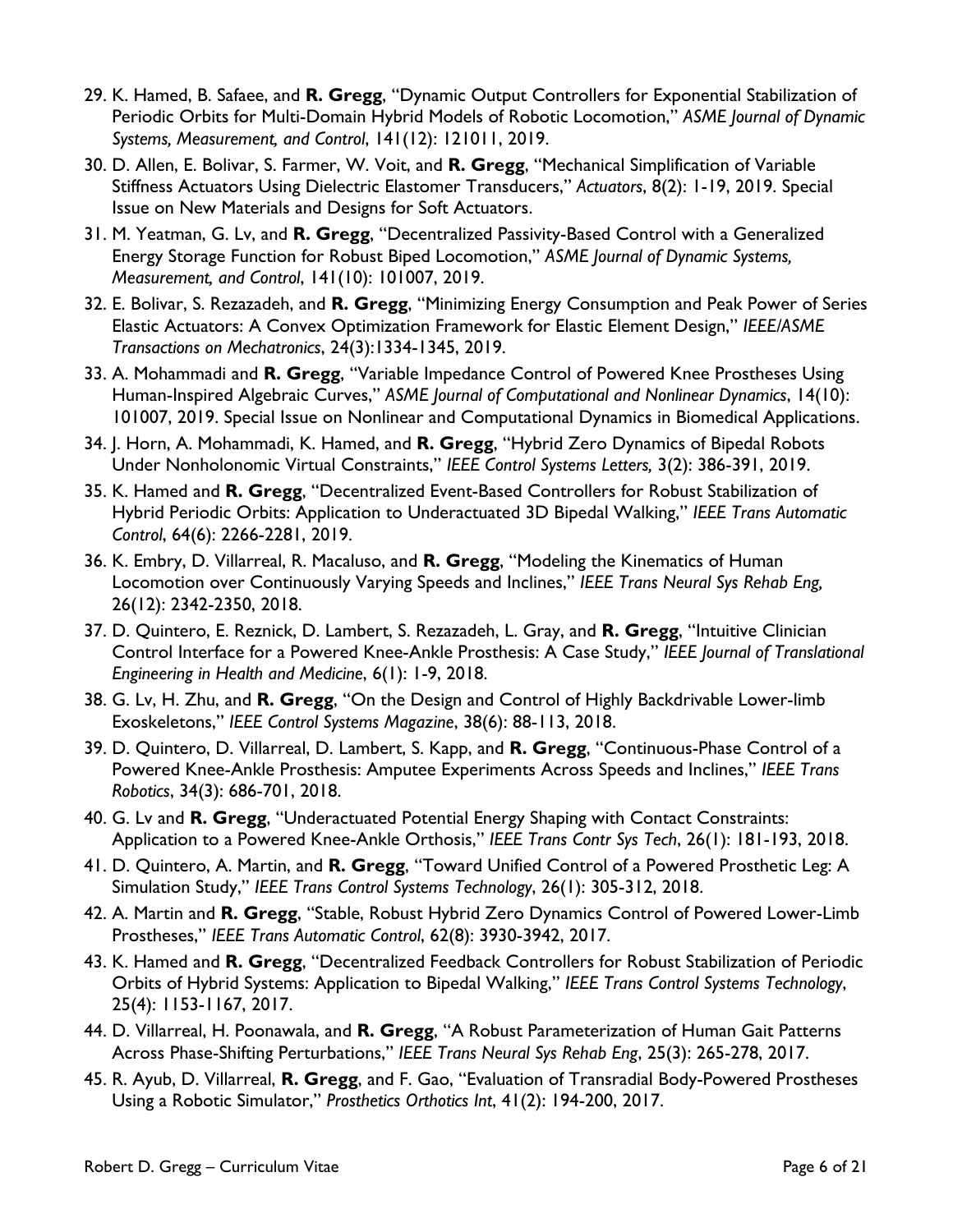- 46. A. Plauché, D. Villarreal, and **R. Gregg**, "A Haptic Feedback System for Phase-Based Sensory Restoration in Above-Knee Prosthetic Leg Users," *IEEE Trans Haptics*, 9(3): 421-426, 2016.
- 47. D. Villarreal, D. Quintero, and **R. Gregg**, "A Perturbation Mechanism for Investigations of Phase-Dependent Behavior in Human Locomotion," *IEEE Access*, 4: 893-904, 2016.
- 48. A. Martin and **R. Gregg**, "Incorporating Human-like Walking Variability in an HZD-Based Bipedal Model," *IEEE Trans Robotics*, 32(4): 943-948, 2016. Special Issue on Movement Science for Humans and Humanoids: Methods and Applications.
- 49. A. Martin, D. Villarreal, and **R. Gregg**, "Characterizing and Modeling the Joint-level Variability in Human Walking," *J Biomechanics*, 49(14): 3298-3305, 2016.
- 50. **R. Gregg**, T. Lenzi, L. Hargrove, and J. Sensinger, "Virtual Constraint Control of a Powered Prosthetic Leg: From Simulation to Experiments with Transfemoral Amputees," *IEEE Trans Robotics*, 30(6): 1455-1471, 2014.
- 51. **R. Gregg**, E. Rouse, L. Hargrove, and J. Sensinger, "Evidence for a Time-Invariant Phase Variable in Human Ankle Control," *PLoS ONE*, 9(2): e89163, 2014.
- 52. **R. Gregg** and J. Sensinger, "Towards Biomimetic Virtual Constraint Control of a Powered Prosthetic Leg," *IEEE Trans Control Systems Technology*, 22(1): 246-254, 2014.
- 53. A. Degani, A. Long, S. Feng, B. Brown, **R. Gregg**, H. Choset, M. Mason, and K. Lynch, "Design and Open-Loop Control of the ParkourBot, a Dynamic Climbing Robot," *IEEE Trans Robotics*, 30(3): 705-718, 2014.
- 54. **R. Gregg** and L. Righetti, "Controlled Reduction with Unactuated Cyclic Variables: Application to 3D Bipedal Walking with Passive Yaw Rotation," *IEEE Trans Automatic Control*, 58(10): 2679-2685, 2013.
- 55. E. Rouse, **R. Gregg,** L. Hargrove, and J. Sensinger, "The Difference Between Mechanical Stiffness and Quasi-Stiffness in the Context of Biomechanical Modeling," *IEEE Trans Biomed Eng*, 60(2): 562- 568, 2013.
- 56. **R. Gregg**, Y. Dhaher, A. Degani, and K. Lynch, "On the Mechanics of Functional Asymmetry in Bipedal Walking," *IEEE Trans Biomed Eng*, 59(5): 1310-1318, 2012.
- 57. **R. Gregg**, A. Tilton, S. Candido, T. Bretl, and M. Spong, "Control and Planning of 3D Dynamic Walking with Asymptotically Stable Gait Primitives," *IEEE Trans Robotics*, 28(6): 1415-1423, 2012.
- 58. **R. Gregg** and M. Spong, "Reduction-Based Control of Three-Dimensional Bipedal Walking Robots," *Int J Robotics Research*, 29(6): 680-702, 2010.

## **PEER-REVIEWED CONFERENCE PROCEEDINGS**

- 1. R. Cortino, E. Bolivar, T. K. Best, and **R. Gregg**, "Stair Ascent Phase-Variable Control of a Powered Knee-Ankle Prosthesis," to appear in *IEEE Int Conf Robotics & Automation*, 2022.
- 2. S. Guo, **R. Gregg**, and E. Bolivar, "Convex Optimization for Spring Design of Parallel Elastic Actuators," to appear in *American Control Conf*, 2022.
- 3. G. Thomas and **R. Gregg**, "An Energy Shaping Exoskeleton Controller for Human Strength Amplification," in *IEEE Conf Decision & Control*, 2021.
- 4. P. Kannapan, D. Garmire, and **R. Gregg**, "EMMA: Earthworm Mimetic Manipulator Architecture for Access-Constrained Environments," in *Int Conf Advanced Robotics*, 2021.
- 5. E. Bolivar, G. Thomas, E. Rouse, and **R. Gregg**, "Convex Optimization for Spring Design in Series Elastic Actuators: From Theory to Practice," in *IEEE Int Conf Intelligent Robots & Systems*, 2021.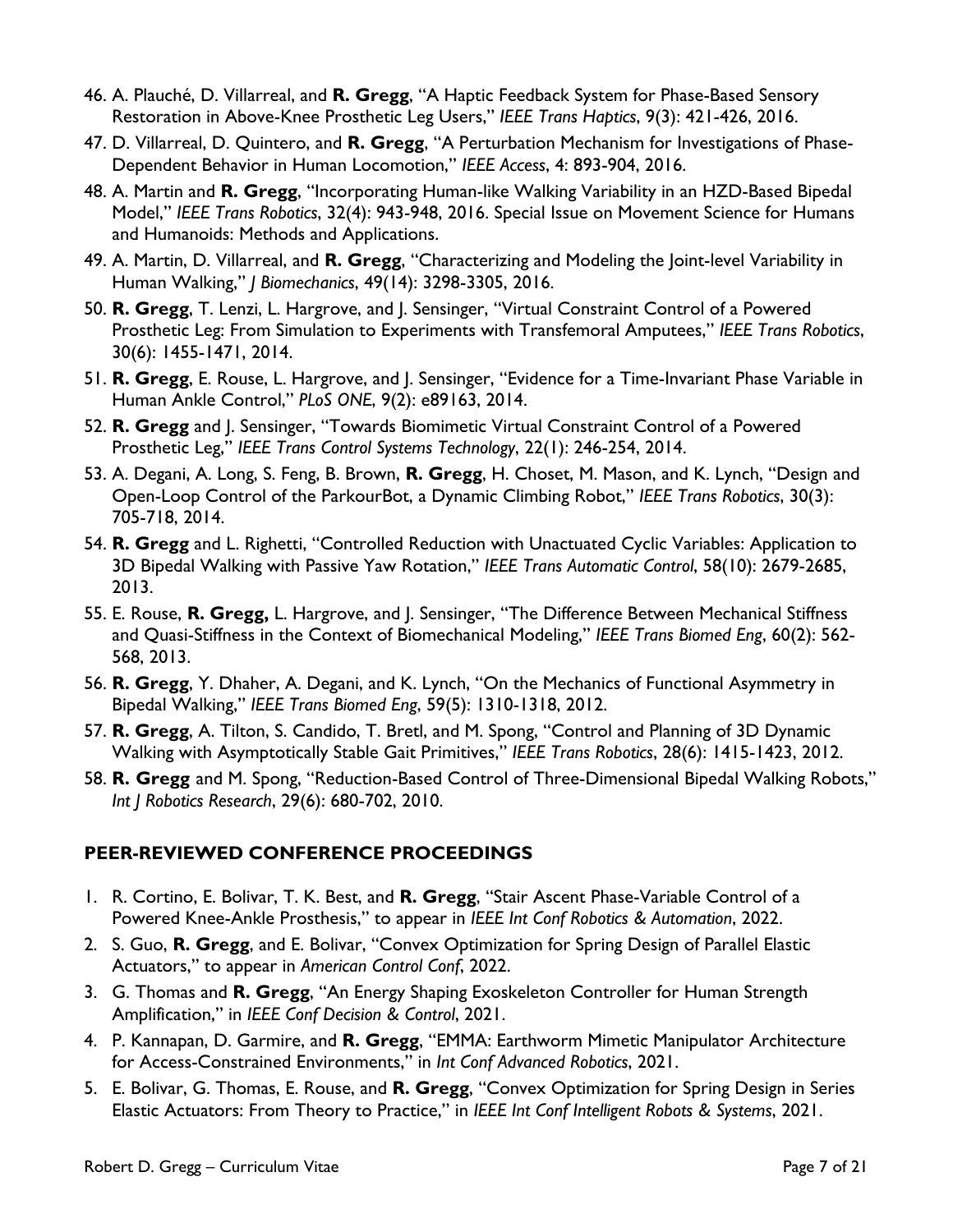- 6. T. K. Best, K. Embry, E. Rouse, and **R. Gregg**, "Phase-Variable Control of a Powered Knee-Ankle Prosthesis over Continuously Varying Speeds and Inclines," in *IEEE Int Conf Intelligent Robots & Systems*, 2021.
- 7. D. Raz, E. Bolivar, N. Ozay, and **R. Gregg**, "Toward Phase-Variable Control of Sit-to-Stand Motion with a Powered Knee-Ankle Prosthesis," in *IEEE Conf on Control Tech & Applications*, 2021.
- 8. N. Divekar, J. Lin, C. Nesler, and **R. Gregg**, "A Potential Energy Shaping Controller with Ground Reaction Force Feedback for a Multi-Activity Knee-Ankle Exoskeleton," in *IEEE Int. Conf. Biomedical Robotics Biomechatronics*, 2020.
- 9. E. Reznick, K. Embry, and **R. Gregg**, "Predicting Individualized Joint Kinematics over a Continuous Range of Slopes and Speeds," in *IEEE Int. Conf. Biomedical Robotics Biomechatronics*, 2020.
- 10. G. Lv, H. Xing, J. Lin, **R. Gregg**, and C. Atkeson, "A Task-Invariant Learning Framework of Lower-Limb Exoskeletons for Assisting Human Locomotion," in *American Control Conf.*, 2020.
- 11. J. Lin, N. Divekar, G. Lv, and **R. Gregg**, "Energy Shaping Control with Virtual Spring and Damper for Powered Exoskeletons," in *IEEE Conf on Decision & Control*, 2019.
- 12. H. Zhu, C. Nesler, N. Divekar, M. Ahmad, and **R. Gregg**, "Design and Validation of a Partial-Assist Knee Orthosis with Compact, Backdrivable Actuation," in *IEEE Int Conf on Rehab Robotics*, pp. 917- 924, 2019.
- 13. E. Bolivar, S. Rezazadeh, T. Summers, and **R. Gregg**, "Robust Optimal Design of Series Elastic Actuators: Application to a Powered Prosthetic Ankle," in *IEEE Int Conf on Rehab Robotics*, pp. 740- 747, 2019.
- 14. J. Lin, G. Lv, and **R. Gregg**, "Contact-Invariant Total Energy Shaping for Powered Exoskeletons," in *American Control Conference*, 2019.
- 15. S. Kumar, A. Mohammadi, **R. Gregg**, and N. Gans, "Limit Cycle Minimization by Time-Invariant Extremum Seeking Control," in *American Control Conference*, 2019.
- 16. A. Mohammadi, S. Fakoorian, J. Horn, D. Simon, and **R. Gregg**, "Hybrid Nonlinear Disturbance Observer Design for Underactuated Bipedal Robots," in *IEEE Conf. Decision & Control*, 2018.
- 17. S. Rezazadeh, D. Quintero, N. Divekar, and **R. Gregg**, "A Phase Variable Approach to Volitional Control of Powered Knee-Ankle Prostheses," in *IEEE Int Conf Intelligent Robots & Systems*, Spain, 2018. (46.7% acceptance rate)
- 18. A. Mohammadi and **R. Gregg**, "Human-Inspired Algebraic Curves for Wearable Robot Control," in *ASME Dynamic Systems & Control Conference*, 2018.
- 19. T. Elery, S. Rezazadeh, C. Nesler, J. Doan, H. Zhu, and **R. Gregg**, "Design and Benchtop Validation of a Powered Knee-Ankle Prosthesis with High-Torque, Low-Impedance Actuators," in *IEEE Int Conf Robotics & Automation*, Brisbane, Australia, pp. 2788-2795, 2018. (41% acceptance rate)
- 20. M. Yeatman, G. Lv, and **R. Gregg**, "Passivity-Based Control with a Generalized Energy Storage Function for Robust Bipedal Walking," in *American Control Conference*, Milwaukee, WI, 2018.
- 21. K. Hamed, **R. Gregg**, and A. Ames, "Exponentially Stabilizing Controllers for Multi-Contact 3D Bipedal Locomotion," in *American Control Conference*, Milwaukee, WI, 2018.
- 22. K. Hamed, A. Ames, and **R. Gregg**, "Observer-Based Feedback Controllers for Exponential Stabilization of Hybrid Periodic Orbits: Application to Underactuated Bipedal Walking," in *American Control Conference*, Milwaukee, WI, 2018.
- 23. D. Allen, S. Farmer, **R. Gregg**, and W. Voit, "Stretchable conductive fabric simplifies manufacturing of low-resistance dielectric-elastomer-system electrodes," *SPIE Electroactive Polymer Actuators and Devices*, 2018.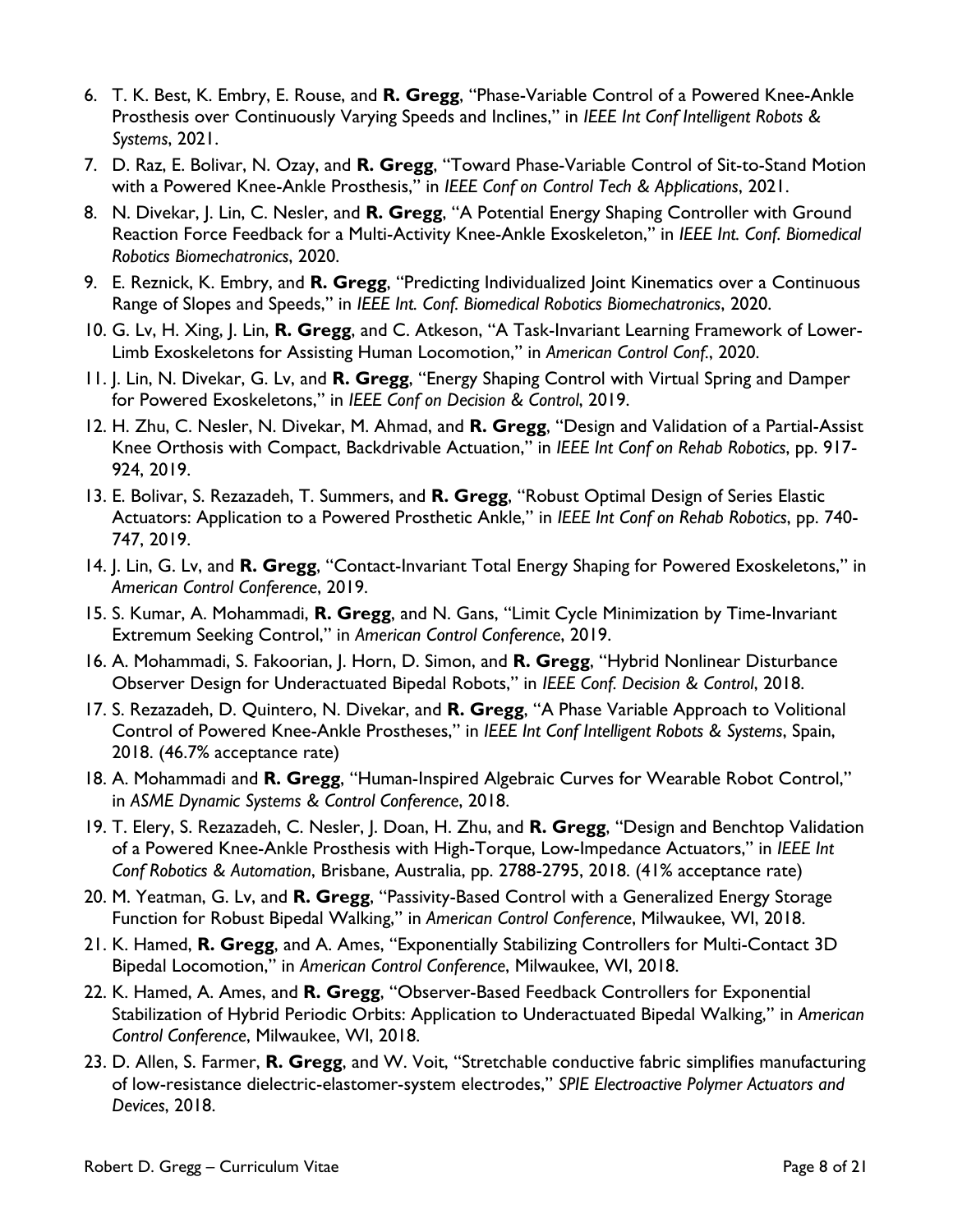- 24. E. Bolivar, S. Rezazadeh, and **R. Gregg**, "A General Framework for Minimizing Energy Consumption of Series Elastic Actuators with Regeneration," in *ASME Dynamic Systems & Control Conf*, Virginia, pp. V001T36A005, 2017. **Best Student Robotics Paper Award**
- 25. A. Mohammadi, J. Horn, and **R. Gregg**, "Removing Phase Variables from Biped Robot Parametric Gaits," in *IEEE Conf on Control Tech & Applications* (Invited Session on Robotic Locomotion Control), Hawaii, pp. 834-840, 2017.
- 26. S. Kumar, A. Mohammadi, N. Gans, and **R. Gregg**, "Automatic Tuning of Virtual Constraint-Based Control Algorithms for Powered Knee-Ankle Prostheses," in *IEEE Conf on Control Tech & Applications* (Invited Session on Robotic Locomotion Control), Hawaii, pp. 812-818, 2017. **Best Student Paper Award Finalist**.
- 27. D. Quintero, D. Lambert, D. Villarreal, and **R. Gregg**, "Real-Time Continuous Gait Phase and Speed Estimation from a Single Sensor," in *IEEE Conf on Control Tech & Applications* (Invited Session on Robotic Locomotion Control), Hawaii, pp. 847-852, 2017.
- 28. D. Villarreal, D. Quintero, and **R. Gregg**, "Piecewise and Unified Phase Variables in the Control of a Powered Prosthetic Leg," in *IEEE Int Conf Rehab Robotics*, London, pp. 1425-1430, 2017.
- 29. G. Lv and **R. Gregg**, "Towards Total Energy Shaping Control of Lower-Limb Exoskeletons," in *American Control Conference*, Seattle, WA, pp. 4851-4857, 2017.
- 30. H. Zhu, J. Doan, C. Stence, G. Lv, T. Elery, and **R. Gregg**, "Design and Validation of a Torque Dense, Highly Backdrivable Powered Knee-Ankle Orthosis," in *IEEE Int Conf Robotics & Automation*, Singapore, pp. 504-510, 2017. (41% acceptance rate)
- 31. S. Rezazadeh and **R. Gregg**, "A Control Framework for Anthropomorphic Biped Walking Based on Stabilizing Feedforward Trajectories," in *ASME Dynamic Systems & Control Conference*, Minneapolis, MN, pp. V001T06A007, 2016.
- 32. E. Bolivar, D. Allen, G. Ellson, J. Cossio, W. Voit, and **R. Gregg**, "Towards a Series Elastic Actuator with Electrically Modulated Stiffness for Powered Ankle-Foot Orthoses," in *IEEE Conf Automation Science & Engineering*, Fort Worth, TX, pp. 1086-1093, 2016.
- 33. D. Quintero, D. Villarreal, and **R. Gregg**, "Preliminary Experiments with a Unified Controller for a Powered Knee-Ankle Prosthetic Leg Across Walking Speeds," in *IEEE Int Conf Intelligent Robots & Systems*, Daejeon, Korea, pp. 5427-5433, 2016. (48% acceptance rate)
- 34. K. Embry, D. Villarreal, and **R. Gregg**, "A Unified Parameterization of Human Gait Across Ambulation Modes," in *IEEE Eng Medicine Biology Conf*, Orlando, FL, pp. 2179-2183, 2016.
- 35. D. Villarreal and **R. Gregg**, "Unified Phase Variables of Relative Degree Two for Human Locomotion," in *IEEE Eng Medicine Biology Conf*, Orlando, FL, pp. 6262-6267, 2016.
- 36. **R. Gregg** and A. Martin, "Prosthetic Leg Control in the Nullspace of Human Interaction," in *American Control Conf* (Invited Session on Control Theory in Legged Locomotion), Boston, MA, pp. 4814-4821, 2016.
- 37. K. Hamed and **R. Gregg**, "Decentralized Feedback Controllers for Exponential Stabilization of Hybrid Periodic Orbits: Application to Robotic Walking," in *American Control Conf* (Invited Session on Control Theory in Legged Locomotion), Boston, MA, pp. 4793-4800, 2016.
- 38. G. Lv, H. Zhu, T. Elery, L. Li, and **R. Gregg**, "Experimental Implementation of Underactuated Potential Energy Shaping on a Powered Ankle-Foot Orthosis," in *IEEE Int Conf Robotics & Automation*, Stockholm, Sweden, pp. 3493-3500, 2016. (34.7% acceptance rate)
- 39. D. Villarreal, D. Quintero, and **R. Gregg**, "A Perturbation Mechanism for Investigations of Phase Variables in Human Locomotion," in *IEEE Int Conf Robotics & Biomimetics*, Zhuhai, China, pp. 2065- 2071, 2015.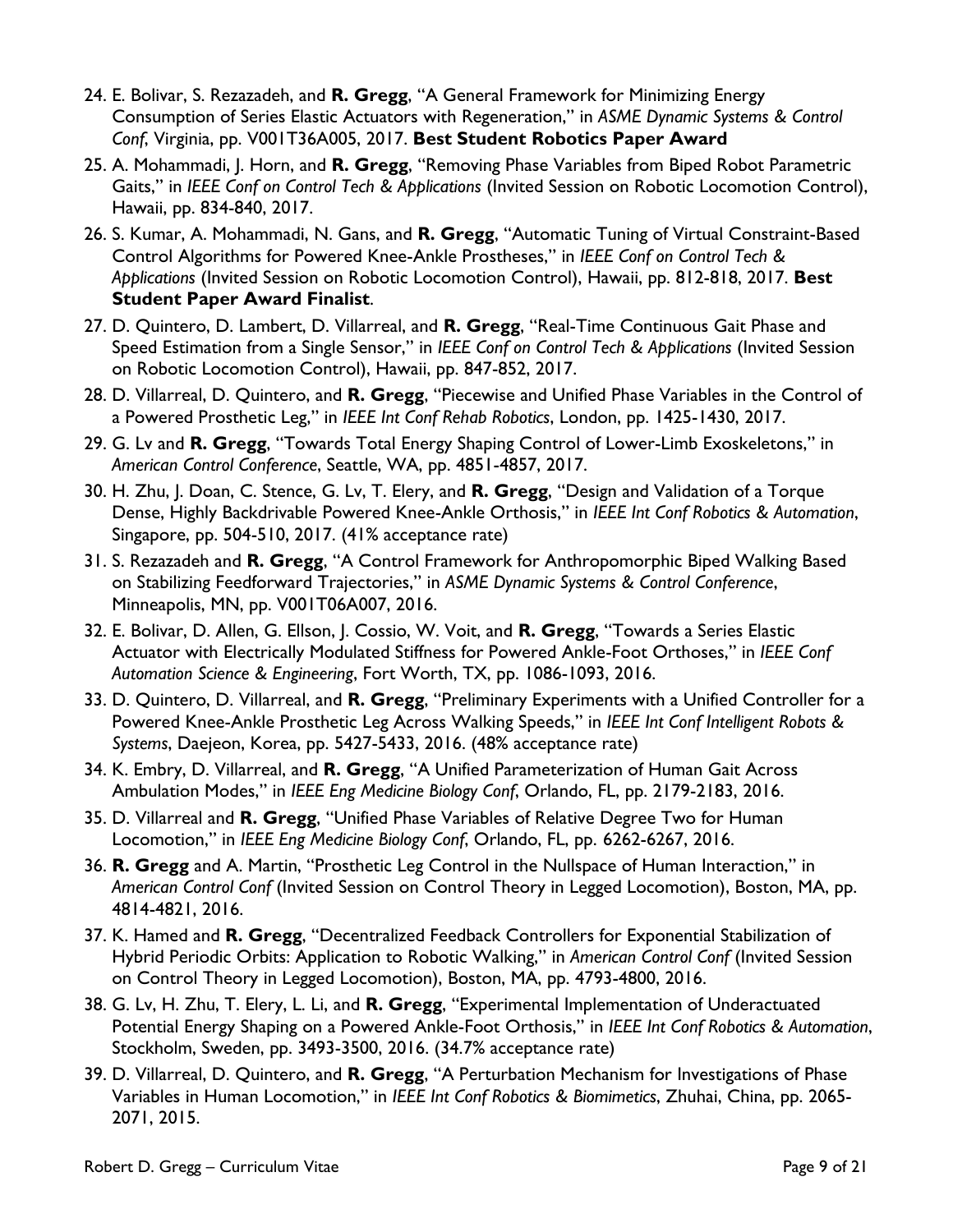- 40. G. Lv and **R. Gregg**, "Orthotic Body-Weight Support Through Underactuated Potential Energy Shaping with Contact Constraints," in *IEEE Conf Decision and Control*, Osaka, Japan, pp. 1483-1490, 2015. **Best Student Paper Award**
- 41. D. Quintero, A. Martin, and **R. Gregg**, "Unifying the Gait Cycle in the Control of a Powered Prosthetic Leg," in *IEEE Int Conf Rehabilitation Robotics*, Singapore, pp. 289-294, 2015.
- 42. A. Martin and **R. Gregg**, "Hybrid Invariance and Stability of a Feedback Linearizing Controller for Powered Prostheses," in *Amer Control Conf*, pp. 4670-4676, 2015.
- 43. A. Nanjangud and **R. Gregg**, "Simultaneous Control of Virtual Constraints for Ankle-Foot Prostheses," in *ASME Dynamic Systems & Control Conf* (Invited Session on Physical Human-Robot Interactions), San Antonio, TX, pp. V001T04A001, 2014.
- 44. D. Villarreal and **R. Gregg**, "A Survey of Phase Variable Candidates of Human Locomotion," in *IEEE Eng Medicine & Biology Conf*, Chicago, IL, pp. 4017-4021, 2014.
- 45. A. Nanjangud and **R. Gregg**, "Simultaneous Control of the Compass-Gait Biped for Maintaining Symmetric Gait Across All Mass Ratios," in *American Control Conf*, Portland, OR, pp. 5490-5495, 2014.
- 46. **R. Gregg**, T. Lenzi, N. Fey, L. Hargrove, and J. Sensinger, "Experimental Effective Shape Control of a Powered Transfemoral Prosthesis," in *IEEE Int Conf Rehabilitation Robotics*, Seattle, WA, 2013.
- 47. **R. Gregg** and J. Sensinger, "Biomimetic Virtual Constraint Control of a Transfemoral Powered Prosthetic Leg," in *American Control Conf*, Washington, DC, pp. 5702-5708, 2013.
- 48. **R. Gregg** and U. Topcu, "Towards Formal Verification Methods for Robotic Lower-Limb Prostheses and Orthoses," in the Medical Cyber Physical Systems Workshop, *CPS Week*, Philadelphia, PA, 2013.
- 49. N. Rosa, A. Barber, **R. Gregg**, K. Lynch, "Stable Open-Loop Brachiation on a Vertical Wall," in *IEEE Int Conf Robotics & Automation*, St. Paul, MN, pp. 1193-1199, 2012.
- 50. **R. Gregg**, Y. Dhaher, and K. Lynch, "Functional Asymmetry in a Five-Link 3D Bipedal Walker," in *IEEE Eng Med & Bio Conf*, Boston, MA, pp. 7820-7823, 2011.
- 51. **R. Gregg**, "Controlled Reduction of a Five-Link 3D Biped with Unactuated Yaw," in *IEEE Conf Decision & Control*, Orlando, FL, pp. 669–674, 2011.
- 52. A. Long, **R. Gregg**, and K. Lynch, "The Simplest Parkour Model: Experimental Validation and Stability Analysis," in *Int Conf Climbing & Walking Robots*, Paris, France, 2011. **Best Technical Paper Award**
- 53. **R. Gregg**, A. Degani, Y. Dhaher, and K. Lynch, "The Basic Mechanics of Bipedal Walking Lead to Asymmetric Behavior," in *IEEE Int Conf Rehab Robotics*, Zurich, Switzerland, 2011.
- 54. **R. Gregg**, T. Bretl, and M. Spong, "A Control Theoretic Approach to Robot-Assisted Locomotor Therapy," in *IEEE Conf Decision & Control*, Atlanta, GA, pp. 1679-1686, 2010.
- 55. **R. Gregg**, L. Righetti, J. Buchli, and S. Schaal, "Constrained Accelerations for Controlled Geometric Reduction: Sagittal-plane Decoupling for Bipedal Locomotion," in *IEEE Int Conf Humanoid Robots*, Nashville, TN, 2010.
- 56. **R. Gregg**, T. Bretl, and M. Spong, "Asymptotically Stable Gait Primitives for Planning Dynamic Bipedal Locomotion in Three Dimensions," in *IEEE Int Conf Robotics & Automation*, Anchorage, AK, pp. 1695–1702, 2010.
- 57. **R. Gregg** and M. Spong, "Bringing the Compass-Gait Bipedal Walker to Three Dimensions," in *IEEE Int Conf Intelligent Robots & Systems*, St. Louis, MO, pp. 4469–4474, 2009.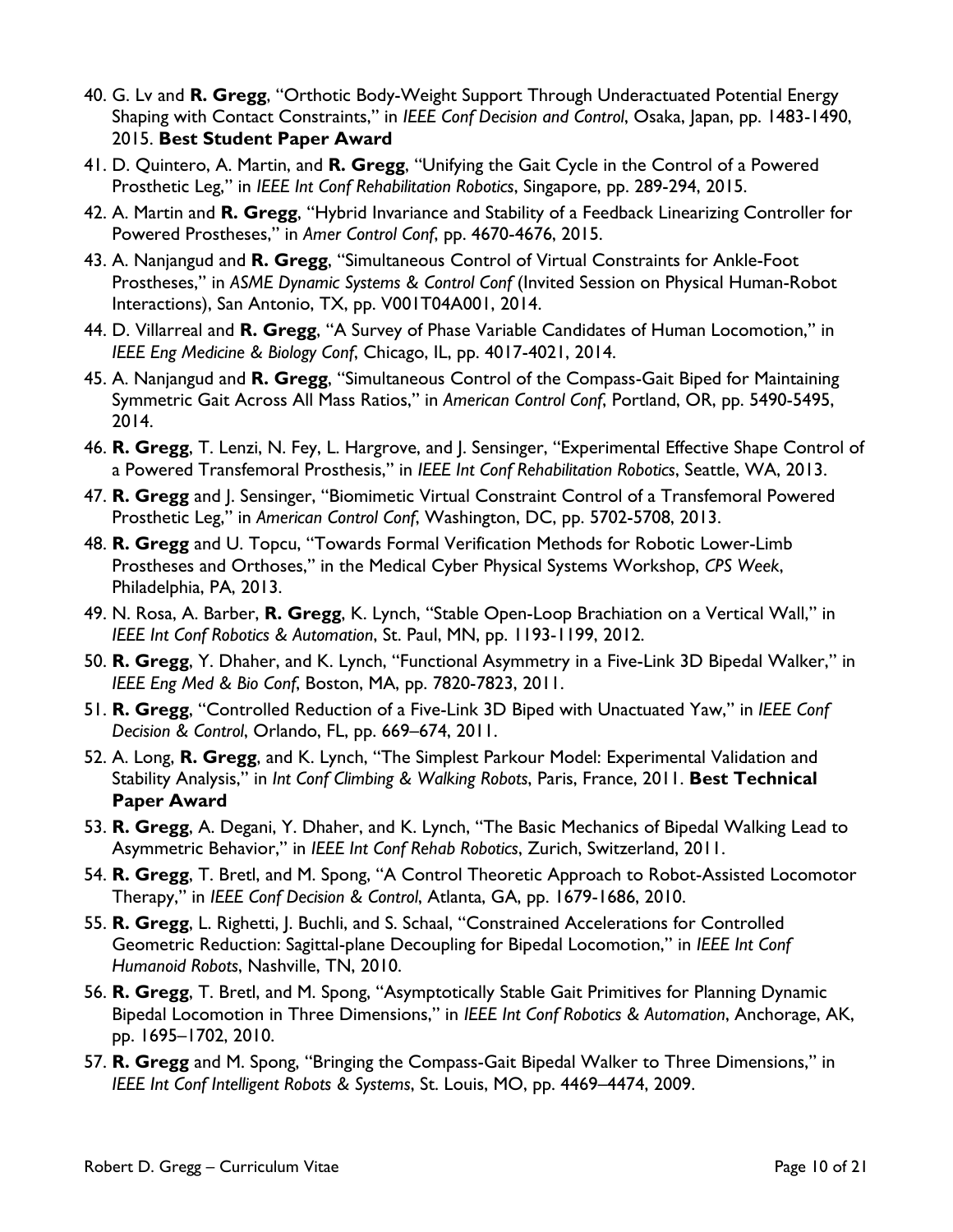- 58. **R. Gregg** and M. Spong, "Reduction-Based Control of Branched Chains: Application to Three-Dimensional Bipedal Torso Robots," in *IEEE Conf Decision & Control*, Shanghai, China, pp. 8166– 8173, 2009.
- 59. **R. Gregg** and M. Spong, "Reduction-Based Control with Application to 3D Bipedal Walking Robots," in *Amer Control Conf*, Seattle, WA, pp. 880–887, 2008. **Best Student Paper Award** and **O Hugo Schuck Award**
- 60. A. Ames, **R. Gregg**, and M. Spong, "A Geometric Approach to Three-Dimensional Hipped Bipedal Robotic Walking," in *IEEE Conf Decision & Control*, New Orleans, LA, pp. 5123–5130, 2007.
- 61. A. Ames and **R. Gregg**, "Stably Extending Two-Dimensional Bipedal Walking to Three Dimensions," in *American Control Conf*, New York, NY, pp. 2848-2854, 2007.
- 62. A. Ames, **R. Gregg**, E. Wendel, and S. Sastry, "Towards the Geometric Reduction of Controlled Three-Dimensional Bipedal Robotic Walkers," in *Workshop on Lagrangian & Hamiltonian Methods for Nonlinear Control*, Nagoya, Japan, 2006.
- 63. A. Ames, H. Zheng, **R. Gregg**, and S. Sastry, "Is there Life after Zeno? Taking Executions past the Breaking (Zeno) Point," in *American Control Conf*, Minneapolis, MN, 2006.

## **CONFERENCE ABSTRACTS**

- 1. T. K. Best, E. Rouse, and **R. Gregg**, "Continuous Phase-Varying Impedance Control of a Knee-Ankle Prosthesis for Incline Walking," *Dynamic Walking Conference*, 2021.
- 2. S. Cheng, E. Bolivar, and **R. Gregg**, "Real-Time Lower-Limb Activity Recognition with Instantaneous Characteristic Features of Thigh Kinematics," *Dynamic Walking Conference*, 2021.
- 3. R. Cortino, E. Bolivar, and **R. Gregg**, "Towards Phase-Variable Control of Stair Ascent of Powered Knee-Ankle Prostheses," *Dynamic Walking Conference*, 2021.
- 4. J. Perez, G. Thomas, and **R. Gregg**, "Low-Dimensional Individualized Continuous-Task Joint Kinematic Modelling," *Dynamic Walking Conference*, 2021.
- 5. E. Reznick and **R. Gregg**, "Investigating Gait Individuality Across Ambulation Modes," *Dynamic Walking Conference*, 2021.
- 6. E. Bolivar, K. Embry, T. Elery, E. Reznick, and **R. Gregg**, "Powered knee-ankle prostheses for community ambulation: controlling locomotion over continuously varying activities," *NIH Rehabilitation Research 2020: Envisioning a Functional Future Conference*, 2020.
- 7. G. Thomas, J. Lin, N. Divekar, C. Nesler, and **R. Gregg**, "Task-Invariant Assistance using Backdrivable, Powered Orthoses," *Rehabilitation Research 2020: Envisioning a Functional Future Conference*, 2020.
- 8. S. Kumar, O. Makarenkov, **R. Gregg**, and N. Gans, "Time-Invariant Extremum Seeking Control," in *American Control Conference*, 2020.
- 9. M. Yeatman, S. Rezazadeh, and **R. Gregg**, "Energy Shaping and Tracking for Natural Limit Cycles in Hybrid Systems," *Dynamic Walking Conference*, 2020.
- 10. N. Divekar and **R. Gregg**, "Design and Validation of a Backdrivable Powered Knee Orthosis for Partial Assistance of Lower Limb Musculature," *Dynamic Walking Conference*, 2020.
- 11. R. Neuman, K. Embry, E. Reznick, **R. Gregg**, and N. Fey, "Stair Inclination Angle Significantly Affects Walking Kinematics Over Specific Regions of Gait Cycle During Ascending and Descending Tasks," *Biomedical Engineering Society*, 2019.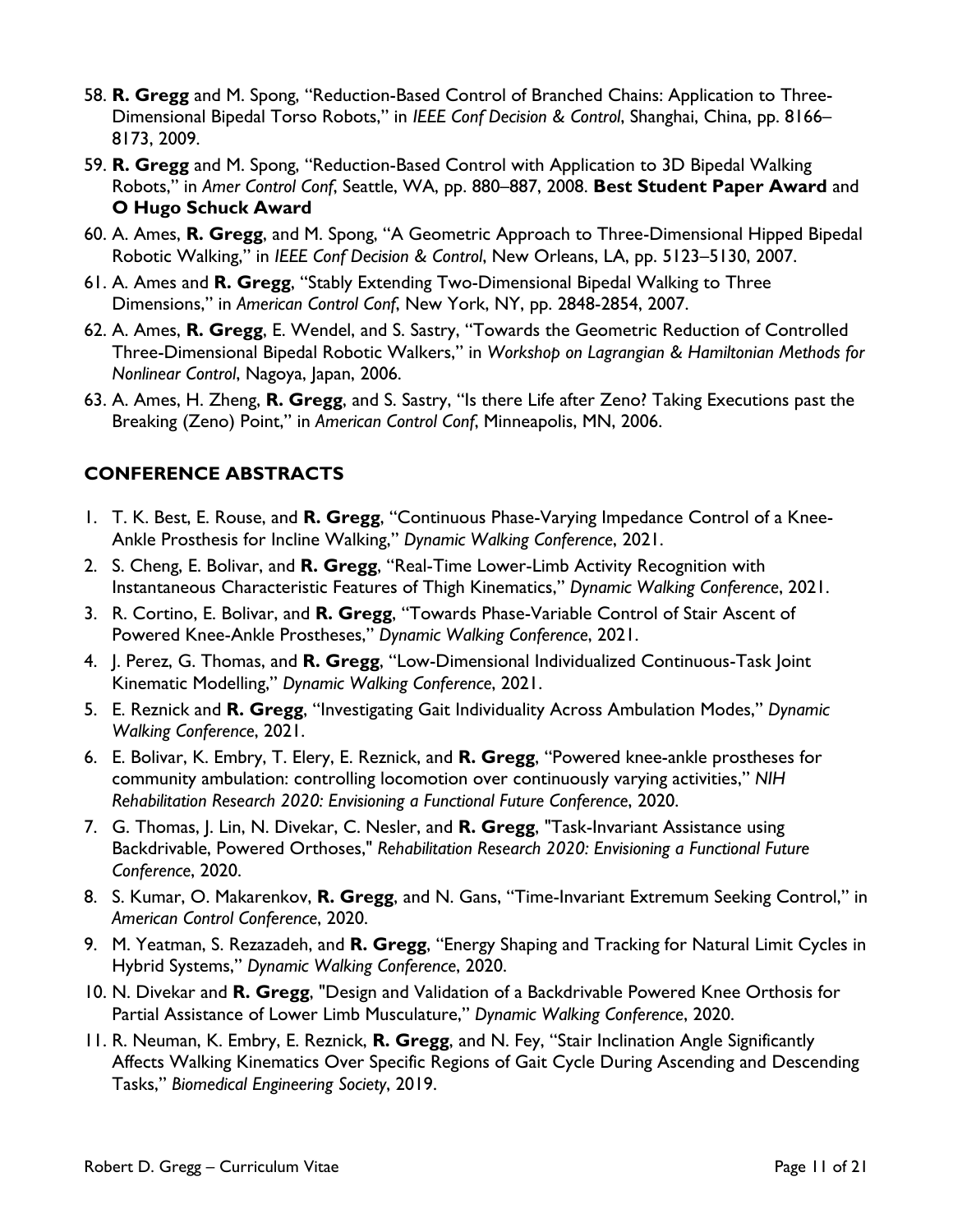- 12. N. Divekar, C. Nesler, and **R. Gregg**, "Feasibility of a task-invariant control scheme for a kneeankle exoskeleton designed for stroke rehabilitation," *International Society of Prosthetics & Orthotics (ISPO) Canada/RehabWeek*, 2019.
- 13. E. Reznick and **R. Gregg**, "Intuitive Clinician Control Interface for a Powered Knee-Ankle Prosthesis: A Case Study," *International Society of Prosthetics & Orthotics (ISPO) Canada/RehabWeek*, 2019.
- 14. **R. Gregg**, "Phase-based control of locomotion for high-performance prostheses and orthoses," in *NIH Director's High-Risk High-Reward Research Symp*, Bethesda, MD, 2018.
- 15. **R. Gregg**, "Continuously parameterizing the timing and task adaptations of human locomotion for the control of powered prosthetic legs," in *World Congress Biomech*, 2018.
- 16. S. Rezazadeh and **R. Gregg**, "Using holonomic and nonholonomic parameterizations to control powered multi-joint prosthetic legs," in *Dynamic Walking Conf*, 2018.
- 17. S. Kumar, A. Mohammadi, N. Gans, and **R. Gregg**, "Extremum seeking control for model-free auto-tuning of powered prosthetic legs," in *IEEE Int Conf Robotics & Automation*, 2018.
- 18. S. Rezazadeh and **R. Gregg**, "Towards a robust control paradigm for steady-state and transient walking with active transfemoral prostheses," in *IEEE Int Conf Intelligent Robots & Systems*, 2017.
- 19. E. Bolivar, S. Rezazadeh, and **R. Gregg**, "How much energy can really be saved using series elastic actuators?", in *IEEE Int Conf Intelligent Robots & Systems*, 2017.
- 20. S. Rezazadeh and **R. Gregg**, "A constructive framework for control of anthropomorphic biped systems," in *Dynamic Walking Conf*, 2016.
- 21. A. Martin, D. Villarreal, and **R. Gregg**, "Adding variability to a moderately-complex human walking model," in *Dynamic Walking Conf*, 2016.
- 22. A. Martin, D. Villarreal, K. Embry, **R. Gregg**, "Relationship between socket forces and center of pressure location for transfemoral amputees," in *American Society of Biomech*, 2016.
- 23. **R. Gregg**, "High-performance control of powered prosthetic legs with human-inspired phase variables," in *NIH Director's High-Risk High-Reward Research Symp*, Bethesda, MD, 2015.
- 24. D. Quintero, A. Martin, and **R. Gregg**, "Giving up the finite state machine in the control of lowerlimb wearable robots?", in Workshop on Rehabilitation Robotics and Human-Robot Interaction, *IEEE Int Conf Robotics & Automation*, Seattle, WA 2015.
- 25. **R. Gregg**, "Virtual constraint control of a powered prosthetic leg: experiments with transfemoral amputees," in Dynamic Locomotion Workshop, *Robotics: Science & Systems*, Berkeley, CA, 2014.
- 26. D. Villarreal and **R. Gregg**, "Phase-based control of locomotion for high-performance prostheses and orthoses," in *Neural Interfaces Conf*, Dallas, TX, 2014.
- 27. **R. Gregg**, "Phase-based control of locomotion for high-performance prostheses and orthoses," in *NIH Director's High-Risk High-Reward Research Symp*, Bethesda, MD, 2013.
- 28. **R. Gregg**, E. Rouse, L. Hargrove, and J. Sensinger, "The hypothesis of feedback pattern generation in human locomotion," in *Dynamic Walking Conf,* Pittsburgh, PA, June 2013.
- 29. **R. Gregg** and J. Sensinger, "From machine to biomimetic control of powered prosthetic legs," in *Dynamic Walking Conf*, Pensacola, FL, May 2012.

## **BOOK CHAPTERS**

1. D. Villarreal and **R. Gregg**, "Controlling a Powered Transfemoral Prosthetic Leg Using a Unified Phase Variable," in Wearable Robots: Systems and Applications, I<sup>st</sup> edition, New York, NY: Elsevier, 2019, pp. 487.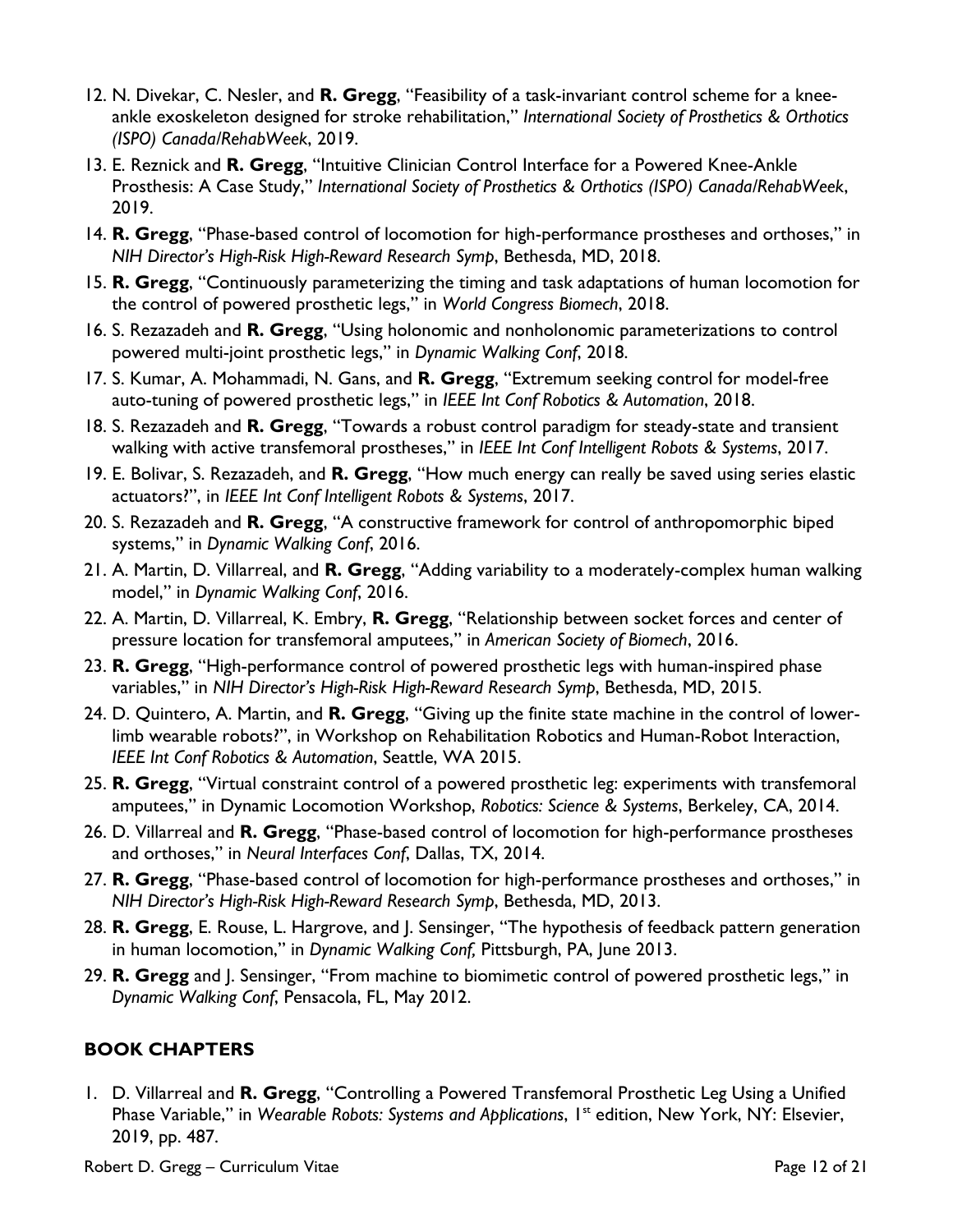2. A. Ames, **R. Gregg**, E. Wendel, and S. Sastry, "On the Geometric Reduction of Controlled Three-Dimensional Bipedal Robotic Walkers," in *Lagrangian & Hamiltonian Methods for Nonlinear Control*, ser. Lecture Notes in Control and Information Sciences, vol. 366. Nagoya, Japan: Springer, 2007, pp. 183-196.

### **UNREFEREED MAGAZINE ARTICLES**

- 1. **R. Gregg**, L. Hargrove, and J. Sensinger, "Challenges for Control Research: Control of Powered Prosthetic Legs," The Impact of Control Technology, 2<sup>nd</sup> ed., T. Samad and A.M. Annaswamy (eds.), IEEE Control Systems Society, 2014, available at [www.ieeecss.org.](http://www.ieeecss.org/)
- 2. D. Hoelzle, A. Ford, **R. Gregg**, M. Johnson, and J. Kemmerer, "Symposium on Emerging Topics in Control and Modeling: Biomedical Systems [Conference Reports]," *IEEE Control Systems Magazine*, 30(6): 132-134, 2010.

## **PATENTS**

- 1. **R. Gregg** et al., "Powered Knee-Ankle Prosthesis with Torque Dense, Low Ratio Actuation," U.S. Patent Application, 2018.
- 2. **R. Gregg** and G. Lv, "Total Energy Shaping for Task-Invariant Control of Exoskeletons," U.S. Patent Application, 2018.
- 3. **R. Gregg** and H. Zhu, "Powered Orthosis with Combined Motor and Gear Technology," U.S. Patent Application, 2018.
- 4. **R. Gregg** and H. Zhu, "Lower Limb Powered Orthosis with Low Ratio Actuation," U.S. Patent Application, 2018.
- 5. **R. Gregg**, G. Lv, and H. Zhu, "Torque Control Methods for Powered Orthosis," U.S. Patent Application, Dec 2016.
- 6. **R. Gregg** et al., "Series Elastic Actuator with Electrically Modulated Stiffness," U.S. Patent No. US10870202B2, 2020.
- 7. **R. Gregg**, D. Quintero, A. Martin, and D. Villarreal, "Systems and Methods for Prosthetic Device Control," U.S. Patent No. US10792170B2, 2020.
- 8. **R. Gregg** and J. Sensinger, "Effective Shape Controller for Lower Limb," U.S. Patent No. US10314723B2, June 2019.

### **INVITED PRESENTATIONS**

- 1. Departmental Seminar, Mechanical Science and Engineering, University of Illinois, Urbana-Champaign, IL, April 2022.
- 2. Aerodynamics and Control Seminar, Imperial College, London, UK, March 2022.
- 3. Workshop on Challenges and Opportunities of Human-Robot Symbiosis: from Wearable Robots to Neurorobotics, *IEEE Int Conf Intelligent Robots & Systems*, Prague, Czech Republic, 2021.
- 4. Minisymposium on Energy Shaping Control and its Applications, *SIAM Conference on Applications of Dynamical Systems*, Portland, OR, May 2021.
- 5. Workshop on Fielding Legged Robots off the Beaten Path, *American Control Conf*, New Orleans, LA, May 2021.
- 6. Workshop on State of the Art in Robotic Leg Prostheses, *IEEE Int Conf Intelligent Robots & Systems*, Las Vegas, NV, Oct 2020.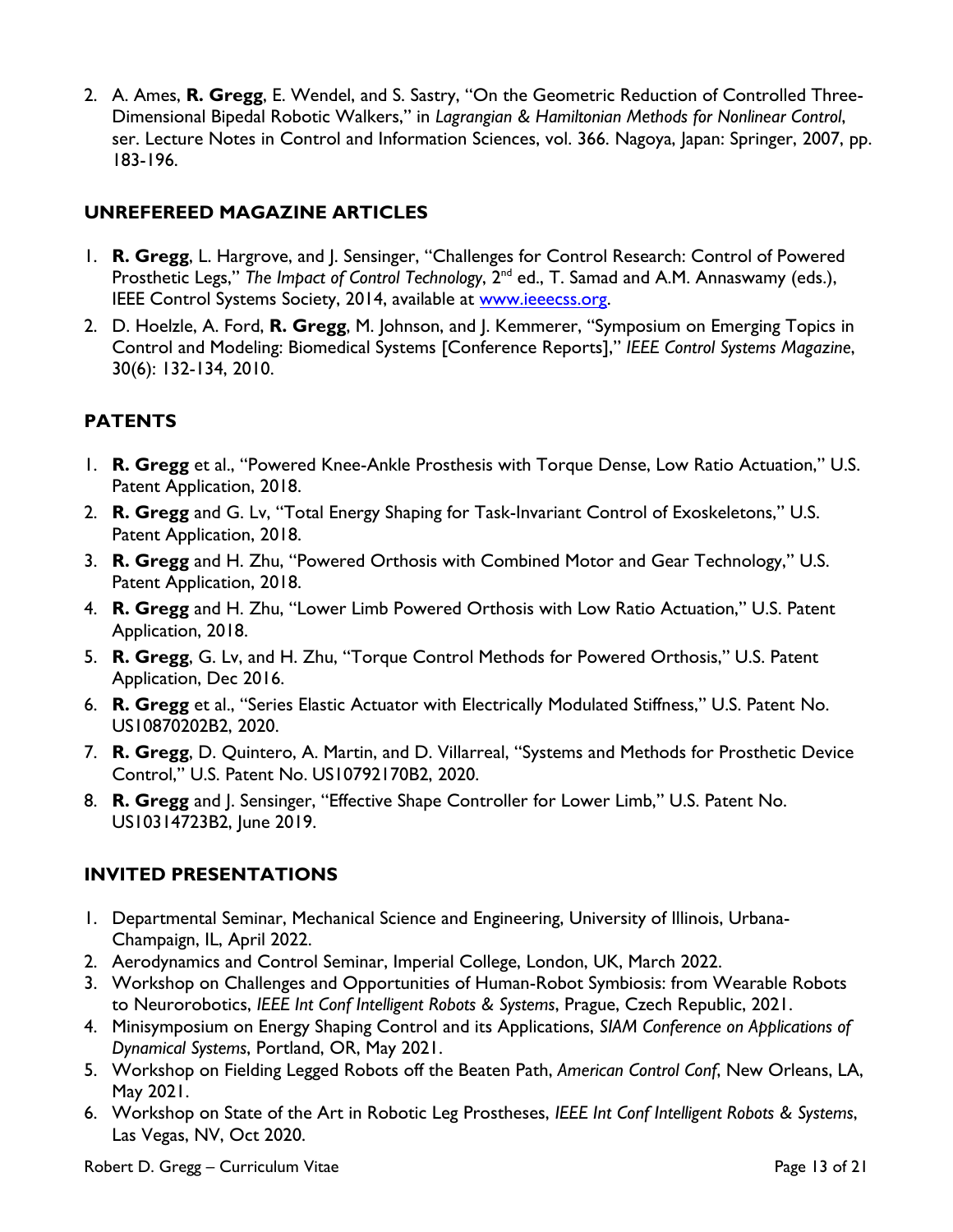- 7. Invited Speaker, *Int Conf on Control, Automation and Systems*, Busan, Korea, Oct 2020.
- 8. Seminar, Robotics Institute, Carnegie Mellon University, Pittsburgh, PA, Sept 2020.
- 9. Mini-Symposium on Augmented Neural Prostheses, *IEEE Engineering in Medicine & Biology Conf*, Montreal, Canada, July 2020.
- 10. Workshop on Extremum Seeking Control in Biomedical Applications, *American Control Conf*, June 2020.
- 11. Workshop on Advances in Lower-limb Dynamic Prostheses for Agile and Dynamic Walking, *IEEE Int Conf Robotics & Automation*, Paris, France, May 2020.
- 12. Amputation Care ECHO, Walter Reed National Military Medical Center, Apr 2020.
- 13. Distinguished Lecture Series, Coordinated Science Laboratory, University of Illinois, March 2020. \*canceled due to COVID-19
- 14. Invited Speaker, International Society for Prosthetics & Orthotics (ISPO Canada) Conference, *RehabWeek*, Toronto, Canada, June 2019.
- 15. Invited Speaker, *Orthotics & Prosthetics Innovative Technologies Conference*, Ann Arbor, MI, May 2019.
- 16. Seminar, University of Texas Arlington Research Institute, Arlington, TX, Mar 2019.
- 17. Mini-Workshop on Cross-Disciplinary Communication and Collaboration in CPHS Research, *IFAC Conference on Cyber-Physical & Human Systems*, Dec 2018.
- 18. Departmental Seminar, Mechanical Engineering, University of Washington, Seattle, WA, Dec 2018.
- 19. Graduate Seminar, Mechanical Engineering, Texas A&M University, Nov 2018.
- 20. Robotics Seminar, University of Michigan, Ann Arbor, MI, Nov 2018.
- 21. Seminar, Burke Neurological Institute / Cornell University, White Plains, NY, Oct 2018.
- 22. Keynote Speaker, "Continuously parameterizing the timing and task adaptations of human locomotion for the control of powered prosthetic legs," *World Congress of Biomechanics*, Dublin, Ireland, July 2018.
- 23. *NIH High-Risk High-Reward Research Symposium*, National Institutes of Health, Bethesda, MD, June 2018.
- 24. Departmental Seminar, Mechanical Eng, University of North Carolina Charlotte, April 2018.
- 25. *WearRAcon*, Wearable Robotics Association, Scottsdale, AZ, March 2018.
- 26. GRASP Seminar, University of Pennsylvania, Philadelphia, PA, February 2018.
- 27. Controls Seminar, University of Michigan, Ann Arbor, MI, February 2018.
- 28. Keynote Speaker, "When Will Wearable Robots Enable Mobility in the Home and Community?", *Bridging the Gap*, School of Occupational Therapy, Texas Woman's University, Denton, TX, Oct 2017.
- 29. Workshop on Human Movement Understanding for Humanoids and Wearable Robots, *IEEE Int Conf Intelligent Robots & Systems*, Vancouver, Canada, Sept 2017.
- 30. Workshop on Adaptive Control Methods in Assistive Technologies, *IEEE Int Conf Intelligent Robots & Systems*, Vancouver, Canada, Sept 2017.
- 31. *Annual Meeting of the Texas Chapter of the American Academy of Orthotists and Prosthetists*, Dallas, TX, Aug 2017.
- 32. Workshop on the Mechanics of Human Locomotion and the Development of Wearable Robotic Systems, *IEEE Int Conf Robotics & Automation*, Singapore, May 2017.
- 33. Graduate Seminar, Computer Science & Engineering, Texas A&M University, Feb 2017.
- 34. Advanced Platform Technology Center Lecture Series, Cleveland Clinic and Cleveland Department of Veteran Affairs, Dec 2016.
- 35. Departmental Seminar, Applied Physiology & Wellness, Southern Methodist Univ, Nov 2016.
- 36. Departmental Seminar, Mechanical Engineering, Vanderbilt University, Nov 2016.
- 37. Workshop on Assistive Robotic Devices for Dynamic Locomotion, *Robotics: Science & Systems*, Ann Arbor, MI, June 2016.
- 38. BME-RIC Seminar, Rehabilitation Institute of Chicago / Northwestern University, March 2016.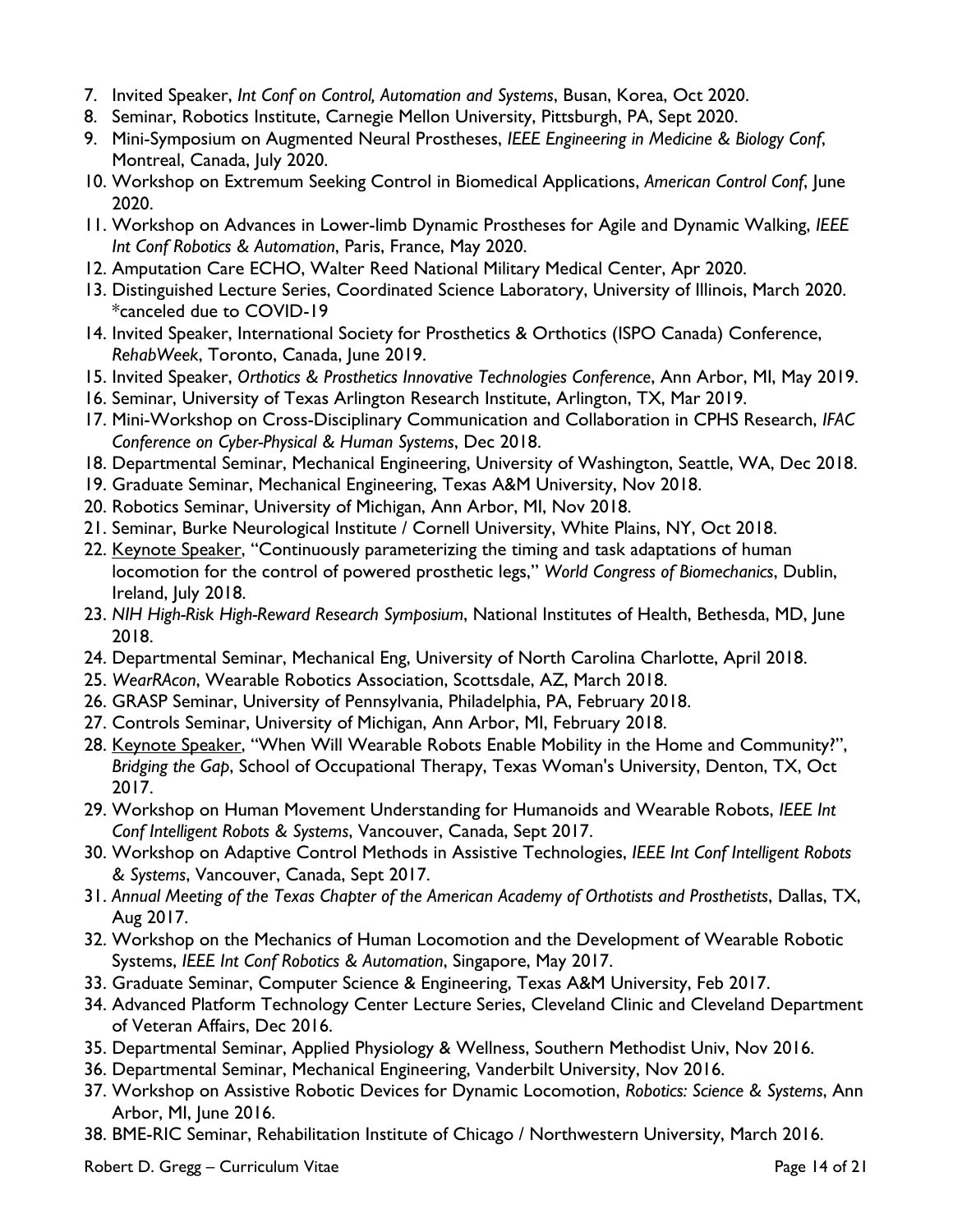- 39. *WearRAcon*, Wearable Robotics Association, Phoenix, AZ, February 2016.
- 40. Robotics Seminar, Mechanical Engineering, Northwestern University, January 2016.
- 41. Departmental Seminar, Mechanical Engineering, University of Texas, Austin, TX, Sept 2015.
- 42. Exoskeleton Control Theory Sprint, Special Operations Command (SOCOM), Tampa, FL, July 2015.
- 43. Departmental Seminar, Mechanical Engineering, University of Washington, Seattle, WA, June 2015.
- 44. Keynote Speaker, "Innovation in Prosthetic and Orthotic Technology for Improved Healthcare," *Health Research Alliance Meeting* (American Heart Association), Dallas, TX, March 2015.
- 45. Departmental Seminar, Physical Medicine & Rehabilitation, University of Texas Southwestern Medical Center, Dallas, TX, February 2015.
- 46. Departmental Seminar, Physical Medicine & Rehabilitation, Children's Medical Center of Dallas, Dallas, TX, January 2015.
- 47. Departmental Seminar, Aerospace & Mechanical Engineering, University of Notre Dame, Notre Dame, IN, January 2015.
- 48. Texas Biorobotics Workshop, *ASME Dyn Sys Control Conf*, San Antonio, TX, October 2014.
- 49. *Burroughs Wellcome Fund Scientific Interfaces Symposium*, San Diego, CA, October 2014.
- 50. Dynamic Locomotion Workshop, *Robotics: Science & Systems*, Berkeley, CA, July 2014.
- 51. Keynote Speaker, "Initial Steps from Robot Locomotion to High-Performance Prostheses and Orthoses," *Annual Meeting Texas Assoc Orthotists & Prosthetists*, Dallas, TX, Apr 2014.
- 52. Departmental Seminar, Mechanical Engineering, Michigan State University, East Lansing, MI, Mar 2014.
- 53. *Texas Systems Day*, Texas A&M University, College Station, TX, March 2014.
- 54. Departmental Seminar, Computer Science and Engineering, University of Texas at Arlington, Arlington, TX, February 2014.
- 55. Departmental Seminar, Electrical and Computer Engineering, University of Illinois at Chicago, Chicago, IL, February 2013.
- 56. Controls Seminar, Coordinated Science Lab, University of Illinois, Urbana, IL, Feb 2013.
- 57. Controls Seminar, University of Waterloo, Canada, May 2012.
- 58. Departmental Seminar, Bioengineering, University of Texas, Dallas, TX, February 2012.
- 59. Departmental Seminar, Institute of Automatic Control Engineering, Technical University of Munich, Germany, March 2011.
- 60. Departmental Seminar, Mechanical and Aerospace Engineering, University of Florida, Gainesville, FL, January 2011.
- 61. *Dynamic Walking Conference*, "Control and Planning with Asymptotically Stable Gait Primitives," Cambridge, MA, July 2010.
- 62. Workshop on 20 Years of Passivity-Based Control: Theory and Applications, *IEEE Conference on Decision and Control*, Shanghai, China, December 2009.

# **ADVISING AND MENTORING**

## **Research Staff:**

*University of Michigan*

- 1. Vamsi Peddinti, MS (IUPUI), Research Engineer, 2018-present
- 2. Chris Nesler, MS (Northwestern), Research Engineer, 2016-2021
	- $\rightarrow$  PhD student, University of Michigan

### *University of Texas at Dallas*

3. Amanda Coldren, MPO (Northwestern), Research Orthotist, 2018  $\rightarrow$  Prosthetics Resident, UT Southwestern Medical Center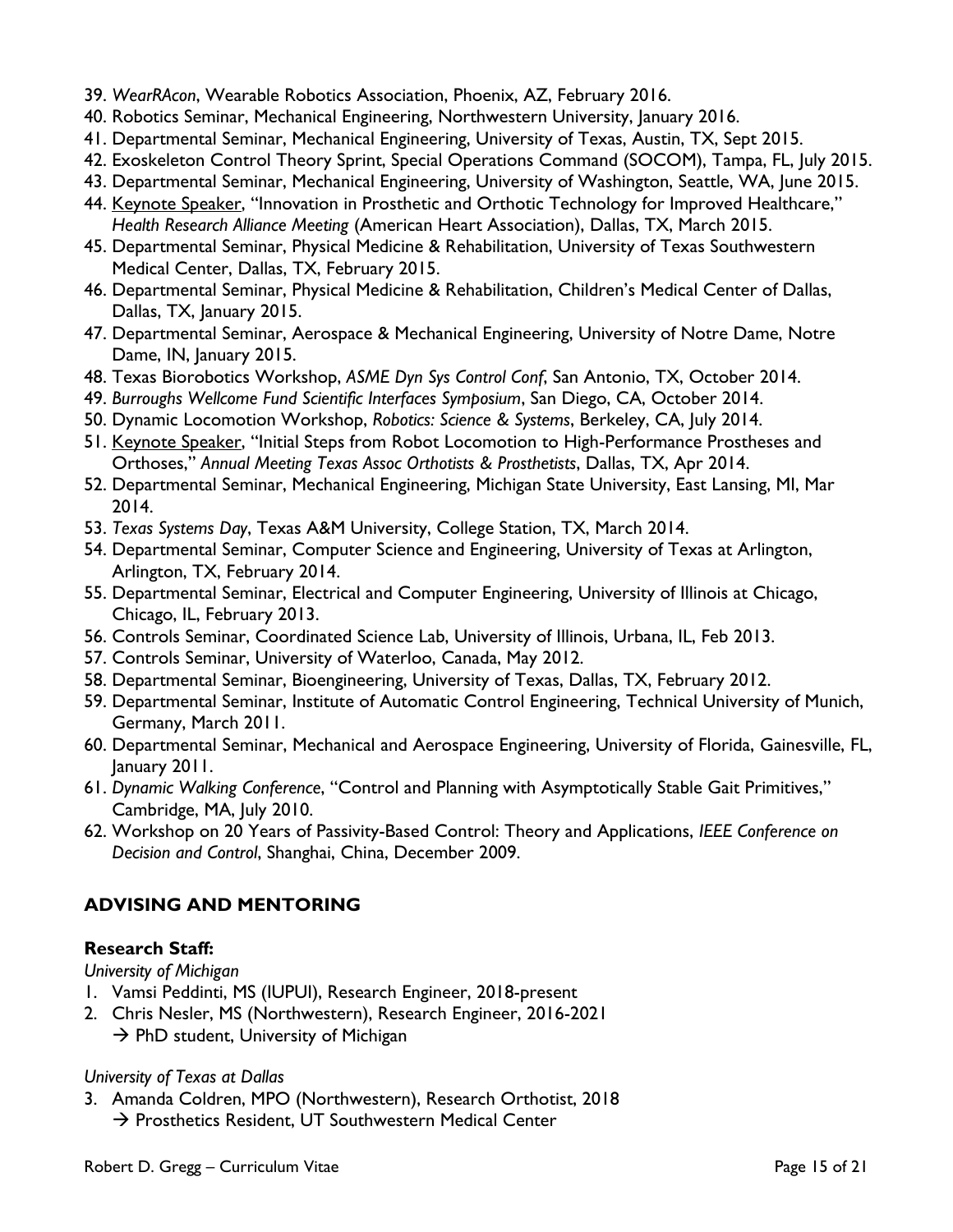- 4. Emma Reznick, BA (Colorado College), Postbaccalaureate Researcher, 2017-2018  $\rightarrow$  PhD student, University of Michigan
- 5. Aaron Plauche, MS (UT Dallas), Research Engineer, 2015-2016  $\rightarrow$  Mobile Robotics Design Engineer, Bastian Robotics
- 6. Yonatan Chatzinoff, BS (UT Dallas), Research Engineer, 2014-2015  $\rightarrow$  UT Southwestern Medical Center

## **Postdoctoral Fellows:**

*University of Michigan*

- 1. Curt Laubscher, PhD (Cleveland State), Postdoc, 2022-Present
- 2. Jianping Lin, PhD (Michigan), Postdoc, 2021-Present
- 3. Cara Gonzalez Welker (Stanford), Postdoc, 2021-Present, to become **Assistant Professor** at University of Colorado, Boulder
- 4. Gray Thomas, PhD (UT Austin), Postdoc, 2019-Present
- 5. Edgar Bolivar, PhD (UT Dallas), Postdoc, 2019-2021
	- → **Assistant Professor**, University of Notre Dame

### *University of Texas at Dallas*

- 6. Siavash Rezazadeh, PhD (University of Alberta), Research Scientist, 2015-2019 → **Assistant Professor**, University of Denver
- 7. Alireza Mohammadi, PhD (University of Toronto), Postdoc, 2016-2018 → **Assistant Professor**, University of Michigan—Dearborn
- 8. Anne Martin, PhD (Notre Dame), Postdoc, 2014-2015 → **Assistant Professor**, Penn State University
- 9. Akshay Nanjangud, PhD (UC Davis), Postdoc, 2013-2015  $\rightarrow$  **Faculty**, CMR Institute of Tech, India

# **PhD Students:**

### *University of Michigan*

- 1. Jose Montes Perez (ROB), 2022-present
- 2. Emily Keller (ROB), 2021-present
- 3. Shihao Cheng (ROB), 2021-present
- 4. Christopher Nesler (ROB), 2021-present (co-advised by Prof. Elliott Rouse)
- 5. Thomas Kevin Best (ROB), NSF GRFP Fellow, 2020-present (co-advised by Prof. Elliott Rouse)
- 6. Ross Cortino (ROB), 2020-present
- 7. Emma Reznick (ROB), 2018-present
- 8. Nikhil Divekar (ROB), Rackham Predoctoral Fellow, 2017-present
- 9. Jianping Lin (PhD-ROB 2021), Dissertation: *Optimal Task-Invariant Energetic Control for Powered Exoskeletons*
	- $\rightarrow$  Postdoc, University of Michigan

### *University of Texas at Dallas*

- 10. Jonathan Horn (PhD-ME 2020), Dissertation: *Nonholonomic Virtual Constraints for Bipedal Locomotion*  $\rightarrow$  Jacobs Engineering Group
- 11. Mark Yeatman (PhD-ME 2020), Dissertation: *Energy and Passivity Based Control for Bipeds and Assistive Walking Devices*

 $\rightarrow$  Senior Controls Engineer, OxeFit

12. Kyle Embry (PhD-ME 2020), Excellence in Education Fellow, Dissertation: *Kinematic Modeling for Control of Agile Powered Prosthetic Legs over Continuously Varying Speeds and Inclines*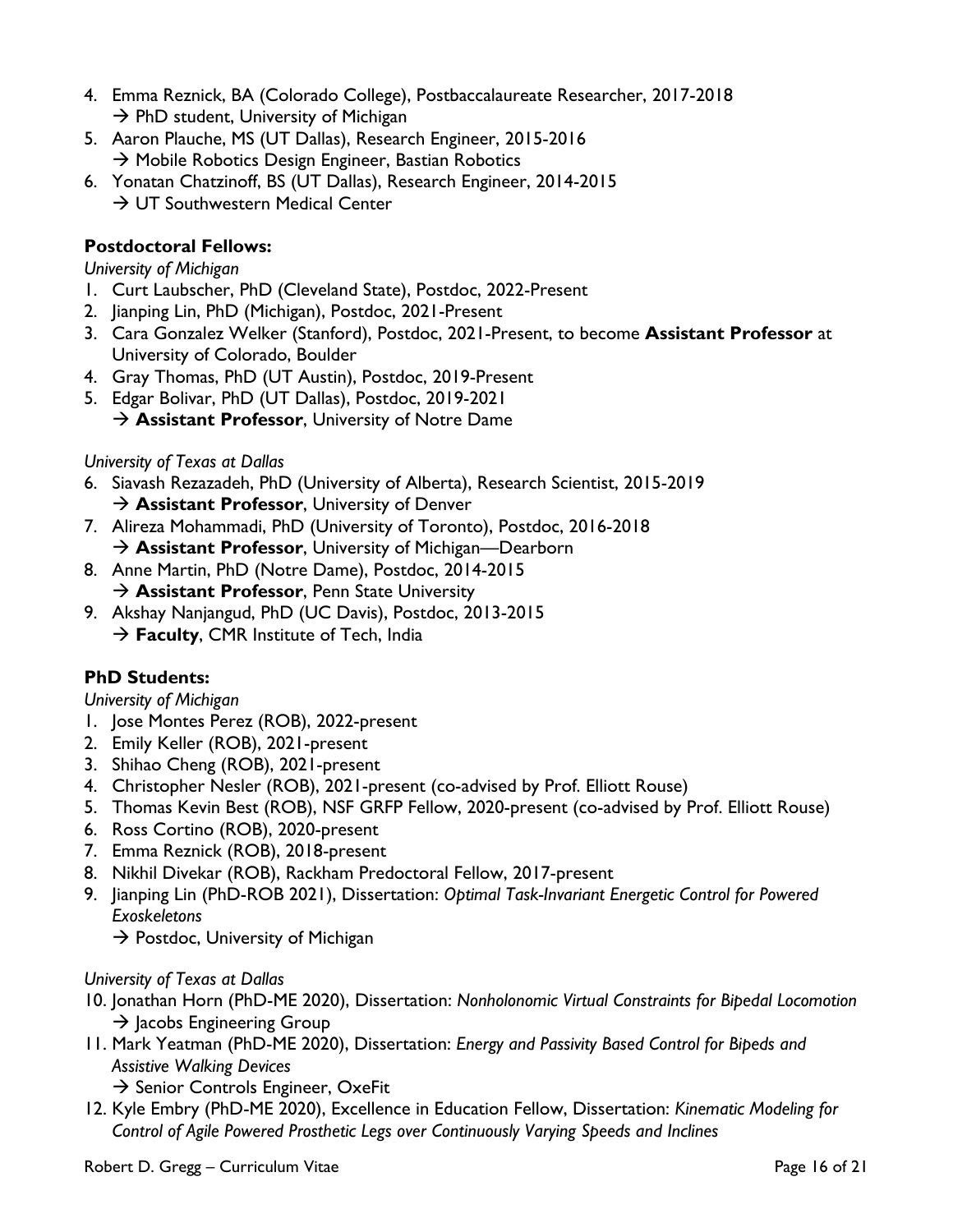$\rightarrow$  Postdoc, Shirley Ryan Ability Lab

- 13. Saurav Kumar (PhD-EE 2020, co-advised by Prof. Nicholas Gans), Dissertation: *Extremum Seeking Control for Autonomous Periodic Systems with Applications to Lower-Limb Wearable Robots*  $\rightarrow$  Postdoc, Carnegie Mellon University
- 14. Hanqi Zhu (PhD-EE 2020), McDermott Graduate Fellow, Dissertation: *Design of a Highly Backdrivable, Powered Lower Limb Orthosis for Improved Human Interaction*  $\rightarrow$  CEO/Founder, Enhanced Robotics
- 15. Toby Elery (PhD-ME 2020), Dissertation: *Design and Implications of a Robotic Prosthetic Leg with Low-Impedance Actuation*

 $\rightarrow$  Principal Mechanical Engineer, Toyota North America

- 16. David Allen (PhD-ME 2020, co-advised by Prof. Walter Voit), Excellence in Education Fellow, Dissertation: *Design Principles for Using Dielectric Elastomer Transducers in Actuation Systems*  $\rightarrow$  Structural Engineer, Lockheed Martin
- 17. Edgar Bolivar (PhD-ME 2019), Dissertation: *Robust Energy-Efficient Design of Series Elastic Actuators* → Postdoc, University of Michigan → **Assistant Professor**, University of Notre Dame
- 18. Ge Lv (PhD-EE 2018), Louis Beecherl Jr. Graduate Fellow, Dissertation: *Energy Shaping Control of Powered Lower-Limb Exoskeletons for Assistance of Human Locomotion* → Postdoc, Carnegie Mellon University → **Assistant Professor**, Clemson University
- 19. David Quintero (PhD-ME 2018), Excellence in Education Fellow, Dissertation: *Virtual Constraint Control of Powered Prosthetic Legs: Unifying the Gait Cycle*

→ **Assistant Professor**, San Francisco State University

- 20. Dario Villarreal (PhD-BME 2017), Conacyt Graduate Fellow, Dissertation: *Investigations of a Unified Phase Variable in Human Locomotion for Applications in Powered Prostheses*
	- → **Assistant Professor**, Southern Methodist University

## **MS Students Supported:**

*University of Texas at Dallas*

- 1. Aaron Plauché (MS-ME 2015), Thesis: *A Haptic Feedback System for Phase-Based Sensory Restoration in Above-Knee Prosthetic Leg Users* → Mobile Robotics Design Engineer, Bastian Robotics
- 2. Mohammad Taha Ahmad (MS-EE 2019)  $\rightarrow$  Systems Control Engineer, Rheem Manufacturing
- 3. Ryan Little (MS-ME 2020), Thesis: *Manufacturing Methods for Medium-Volume Production of Planar Dielectric Elastomer Actuators* → Optex Systems, Inc.
- 4. Emma Reznick (MS-BME 2020), Thesis: *Individualizing a Powered Prosthetic Leg Over Continuously Varying Tasks* → PhD student, University of Michigan
- 5. Nikhil Divekar (MS-BME 2020)  $\rightarrow$  PhD student, University of Michigan

## **Undergraduate Research Awardees:**

*University of Texas at Dallas*

- 1. Kayla Shepodd (BS-ME), 2019 ECS Award  $\rightarrow$  Mechanical Engineer, SpaceX
- 2. Sara Borboa (BS-ME), 2018 Clark Scholar and 2019 UTD Award
- 3. Maaz Mian (BS-BME), 2018 Clark Scholar
- 4. Mira Jambusaria (BS-ECE), 2017 National Merit LEADER Scholar
- 5. Maximillian Virani (BS-BME), 2017 National Merit LEADER Scholar
- 6. Caleb Ho (BS-ME), 2017 Clark Scholar
- 7. Zelig Barber (BS-BME), 2016 Clark Scholar
- 8. Jack Doan (BS-ECE), 2016 UTD Award  $\rightarrow$  Engineer, Rockwell Collins
- 9. Rebecca Macaluso (BS-BME), 2015 and 2016 UTD Award  $\rightarrow$  Analyst, Toyota North America
- 10. Daniel Lambert (BS-ECE), 2015 UTD Award and Fall 2016 ECS Award
- 11. Calvin Stence (BS-ME), 2015 Clark Scholar and Spring 2016 ECS Award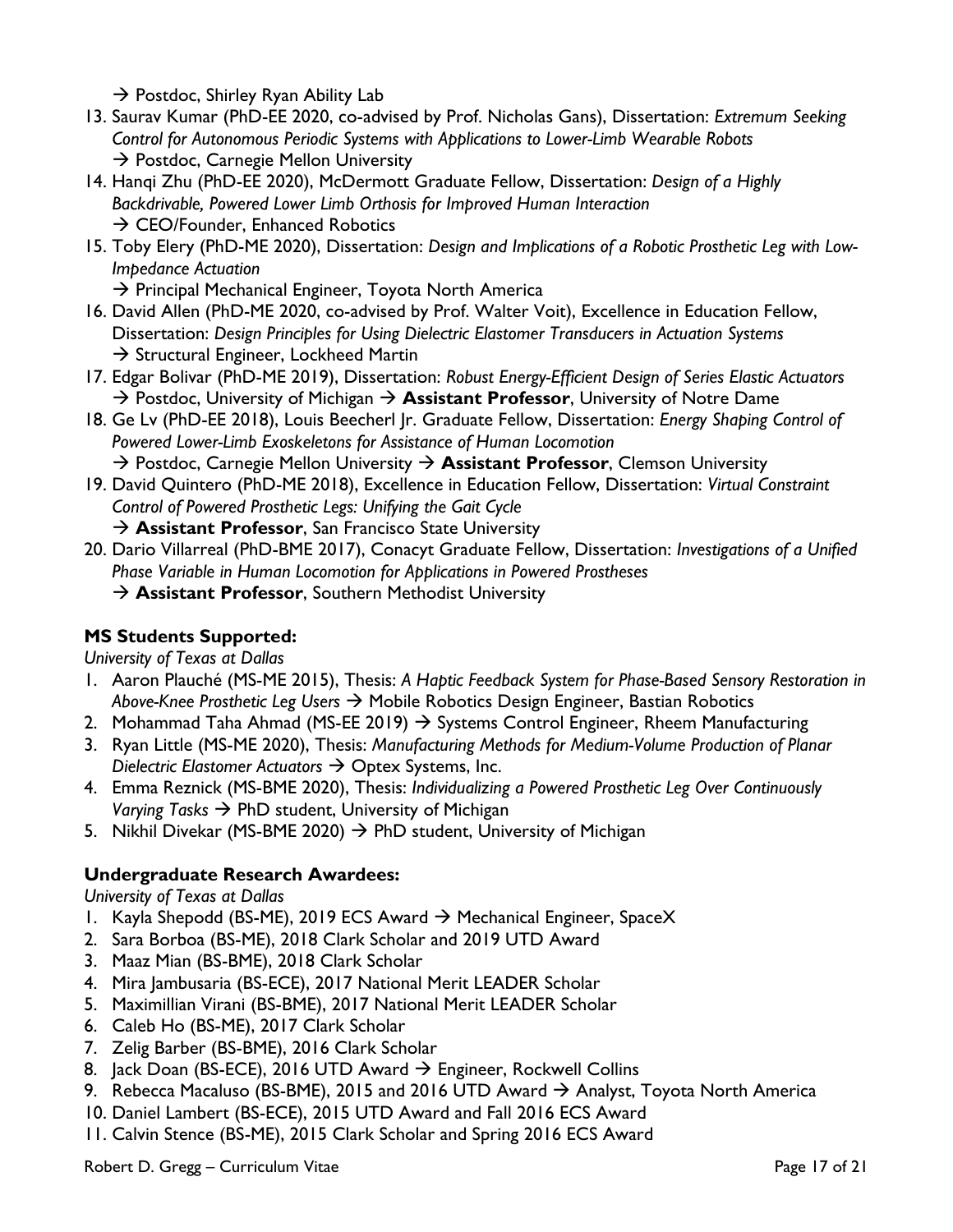- 12. Rafi Ayub (BS-BME), 2014 UTD Award  $\rightarrow$  Ph.D. student / NSF GRFP Fellow, Stanford University
- 13. Toby Elery (BS-ME), 2014 ECS Award  $\rightarrow$  Ph.D. student, UT Dallas
- 14. Pritam Shah (BS-ME), 2013 UTD Award

#### **Undergraduate Senior Design Teams:**

*University of Texas at Dallas*

- 1. Variable Stiffness Ankle-Foot Orthosis, sponsor: UTD SERVICE Lab, 2018-19
- 2. Orthosis and Prosthesis Testing Device, sponsor: UTSW Medical Center, 2017-18
- 3. Enhanced Design of Robotic Leg, sponsor: UTD Locomotor Control Systems Lab, 2017-18
- 4. Wearable Ankle Orthosis, sponsor: Texas Instruments, 2015-2016
- 5. Multi-Degree-of-Freedom Ankle-Foot Orthosis, sponsor: UTSW Medical Center, 2015-2016
- 6. Wearable Rehabilitation Sensor, sponsor: UTSW/Rithmio, 2014-15 **(1 st place project)**
- 7. Amputee Gait Hip Simulator, sponsor: UTD Locomotor Control Systems Lab, 2014-15
- 8. Cable-Driven Perturbation Mechanism, sponsor: UTSW Medical Center, 2014
- 9. Powered Transfemoral Prosthetic Leg, sponsor: UTD Locomotor Control Systems Lab, 2014
- 10. Upper Limb Prosthetic Simulator, sponsor: UTSW Medical Center, 2013

### **TEACHING EXPERIENCE**

| <b>Instructor, University of Michigan</b>                                                                                                                 | $2019 -$ Present    |
|-----------------------------------------------------------------------------------------------------------------------------------------------------------|---------------------|
| ROB 501: Mathematics for Robotics (Graduate)                                                                                                              | Fa19, Fa20          |
| ROB 599: Robot Modeling and Control (Graduate)                                                                                                            | Wn20                |
| ROB 510/MECH/EECS 567: Robot Kinematics and Dynamics (Graduate)                                                                                           | <b>Wn21, Wn22</b>   |
| <b>Instructor, University of Texas at Dallas</b>                                                                                                          | $2013 - 2019$       |
| MECH 4310: Systems and Controls (Undergrad)                                                                                                               | Sp18                |
| BMEN 4310: Feedback Systems in Biomedical Engineering (Undergrad)                                                                                         | Fal 5, Fal 7, Fal 8 |
| BMEN 6372: Engineering Systems Modeling & Simulation (Graduate)                                                                                           | Sp15, Sp16, Sp17    |
| MECH/EECS 6324: Robot Control (Graduate)                                                                                                                  | Fa14, Fa16, Sp19    |
| MECH 2330: Dynamics (Undergrad)                                                                                                                           | Fal3                |
| <b>Co-Instructor, Elgersburg School on Nonlinear Control (short course)</b><br>Institut für Mathematik, Technical University Ilmaneu, Elgersburg, Germany | Spring 2011         |
| <b>Graduate Teaching Assistant, Introduction to Robotics</b><br>University of Illinois, Urbana, IL                                                        | <b>Fall 2008</b>    |

### **SCHOLARLY REVIEW**

| <b>Grant Reviewer/Panelist</b>                                                          | $2014 -$ Present |
|-----------------------------------------------------------------------------------------|------------------|
| NIH Musculoskeletal, Oral, and Skin Sciences: ZRG1 MOSS-L (11) B (R41, R43, R44 awards) | 2022             |
| National Science Foundation                                                             | 2021             |
| NIH Musculoskeletal Rehabilitation Sciences (MRS) Study Section (R01 and R21 awards)    | 2020             |
| <b>National Science Foundation</b>                                                      | 2019             |
| NIH Musculoskeletal Rehabilitation Sciences (MRS) Study Section (R01 and R21 awards)    | 2019             |
| NIH Musculoskeletal, Oral, and Skin Sciences: ZRG1 MOSS-V50R (R01 awards)               | 2019             |
| NIH Musculoskeletal, Oral, and Skin Sciences: ZRG1 MOSS-D82 (R15 awards)                | 2019             |
| <b>National Science Foundation</b>                                                      | 2017             |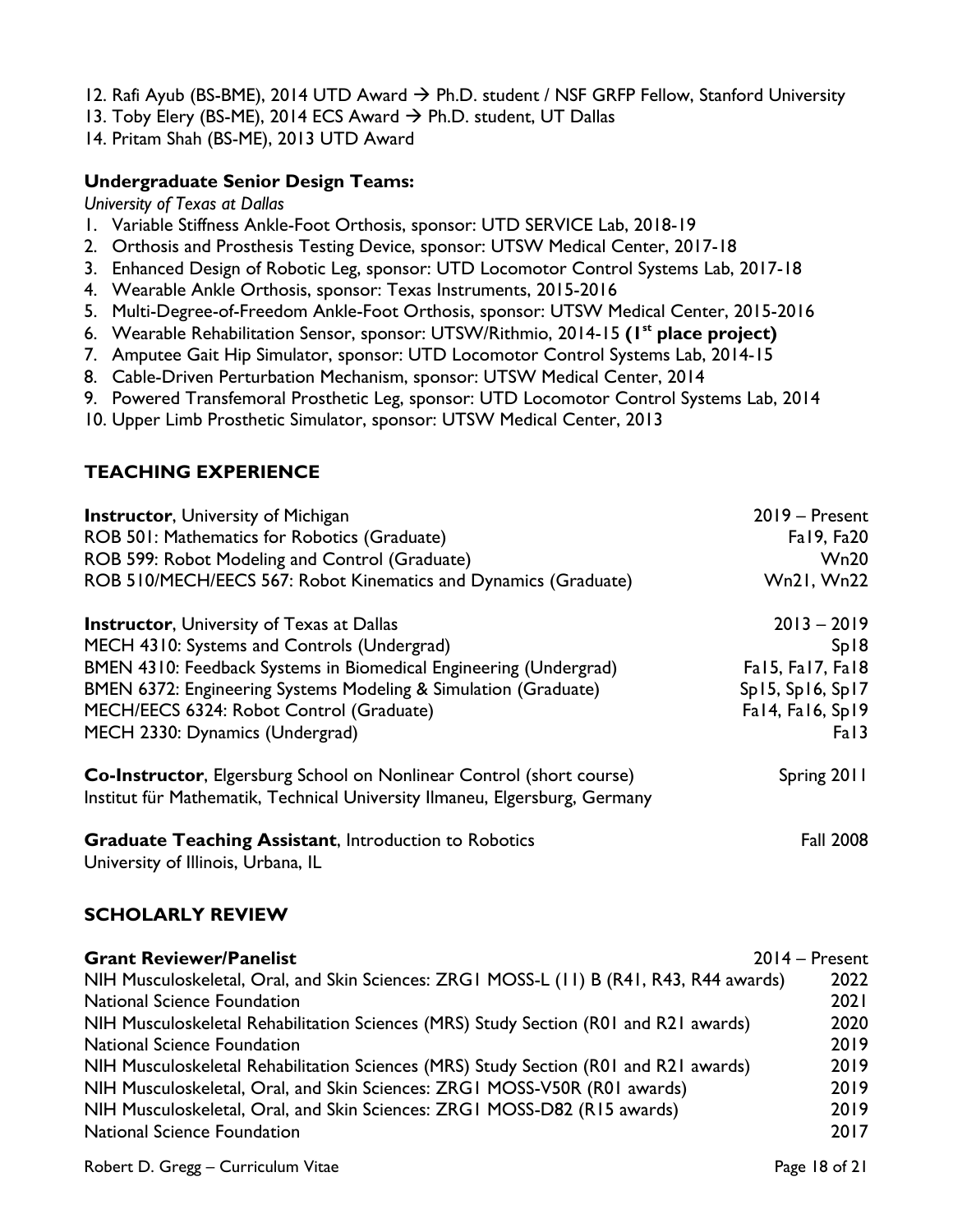| <b>National Science Foundation</b><br>NIH NICHD: ZHDI DSR-K (12) I (SBIR R43/R44 awards)<br>NIH NIBIB: ZEBI OSR-F (M2) S (K awards)<br><b>National Science Foundation</b>                                                                                                                                                                                                                                                                                                                                                                                                                                                                                                                        | 2016<br>2015<br>2014<br>2014 |  |
|--------------------------------------------------------------------------------------------------------------------------------------------------------------------------------------------------------------------------------------------------------------------------------------------------------------------------------------------------------------------------------------------------------------------------------------------------------------------------------------------------------------------------------------------------------------------------------------------------------------------------------------------------------------------------------------------------|------------------------------|--|
| <b>Scientific Program Committee Member, IEEE/RSJ Int Conf on Intelligent Robots &amp; Systems</b>                                                                                                                                                                                                                                                                                                                                                                                                                                                                                                                                                                                                | 2022                         |  |
| Senior Editor, IROS Conference Paper Review Board                                                                                                                                                                                                                                                                                                                                                                                                                                                                                                                                                                                                                                                | $2020 - 2023$                |  |
| Program Committee Member, IEEE Conf on Decision and Control                                                                                                                                                                                                                                                                                                                                                                                                                                                                                                                                                                                                                                      | 2021                         |  |
| <b>Associate Editor, IEEE Transactions on Robotics</b>                                                                                                                                                                                                                                                                                                                                                                                                                                                                                                                                                                                                                                           | $2015 - 2019$                |  |
| <b>Conference Editorial Board Member, IEEE Control Systems Society</b>                                                                                                                                                                                                                                                                                                                                                                                                                                                                                                                                                                                                                           | $2015 - 2018$                |  |
| $2013 - 2019$<br><b>Associate Editor (Conferences)</b><br>IEEE/ASME American Control Conf (2014-18), IEEE Conf Control Tech & Applications (2017), IEEE Conf<br>Decision & Control (2016-18), IEEE Int Conf Robotics & Automation (2014-19), IEEE Int Conf Intelligent<br>Robots & Systems (2013, 2015), ASME Dyn Sys Control Conf (2014-15)                                                                                                                                                                                                                                                                                                                                                     |                              |  |
| Journal Reviewer<br>Annals Biomed Eng, ASME J Applied Mechanics Reviews, ASME J Biomech Eng, ASME J Dyn Sys Meas Control,<br>ASME J Mech Design, ASME J Med Devices, Automatica, Frontiers in Neurorobotics, Frontiers in Neuroscience,<br>IEEE/ASME Trans Mechatronics, IEEE Access, IEEE Control Systems Mag, IEEE Robotics Automation Mag, IEEE<br>Trans Automat Control, IEEE Trans Autom Sci & Eng, IEEE Trans Biomed Eng, IEEE Trans Control Sys Tech,<br>IEEE Trans Robotics, IEEE Trans Neural Sys Rehab Eng, Int   Robotics Res,   Biomech,   Intelligent Service<br>Robotics, J NeuroEng Rehab, Mechatronics, Opt Control App Meth, Physica D: Nonlinear Phenom, PLoS ONE,<br>Robotica | 2007 - Present               |  |
| <b>Conference Reviewer</b><br>$2007 -$ Present<br>Amer Control Conf, ASME Dyn Sys & Control Conf, IEEE Conf Aut Sci & Eng, IEEE Int Conf Biomed Rob &<br>Biomechatron, IEEE Conf Control Tech & App, IEEE Conf Decision & Control, IEEE Conf Robotics Biomimetics,<br>IEEE Int Conf Eng Med Bio Soc, IEEE Int Conf Humanoid Rob, IEEE Int Conf Intelli Rob & Sys, IEEE Int Conf<br>Rehab Rob, IEEE Int Conf Rob & Aut, IEEE Multiconf Sys & Control, IFAC World Congress, Robotics: Sci & Sys                                                                                                                                                                                                    |                              |  |
| <b>SCHOLARLY SERVICE</b>                                                                                                                                                                                                                                                                                                                                                                                                                                                                                                                                                                                                                                                                         |                              |  |
| Program Chair, IEEE/RSJ Int Conf on Intelligent Robots & Systems, Detroit, MI                                                                                                                                                                                                                                                                                                                                                                                                                                                                                                                                                                                                                    | 2023                         |  |
| Workshops Chair, IEEE Conference on Control Technology & Applications, Hawaii                                                                                                                                                                                                                                                                                                                                                                                                                                                                                                                                                                                                                    | 2017                         |  |
| <b>Invited Session Organizer/Chair/Co-Chair</b><br>Invited Session on Control Theory in Legged Locomotion, American Control Conf, 2019<br>Ι.<br>2. Invited Session on Robotic Locomotion Control, IEEE Conf Control Tech App, 2017<br>3. Invited Session on Control Theory in Legged Locomotion, American Control Conf, 2016<br>4. Invited Session on Rehabilitation Robots, ASME Dyn Sys Control Conf, 2015 - 2017                                                                                                                                                                                                                                                                              |                              |  |

5. Invited Session on Control Theory in Medical Rehabilitation, *American Control Conf*, 2014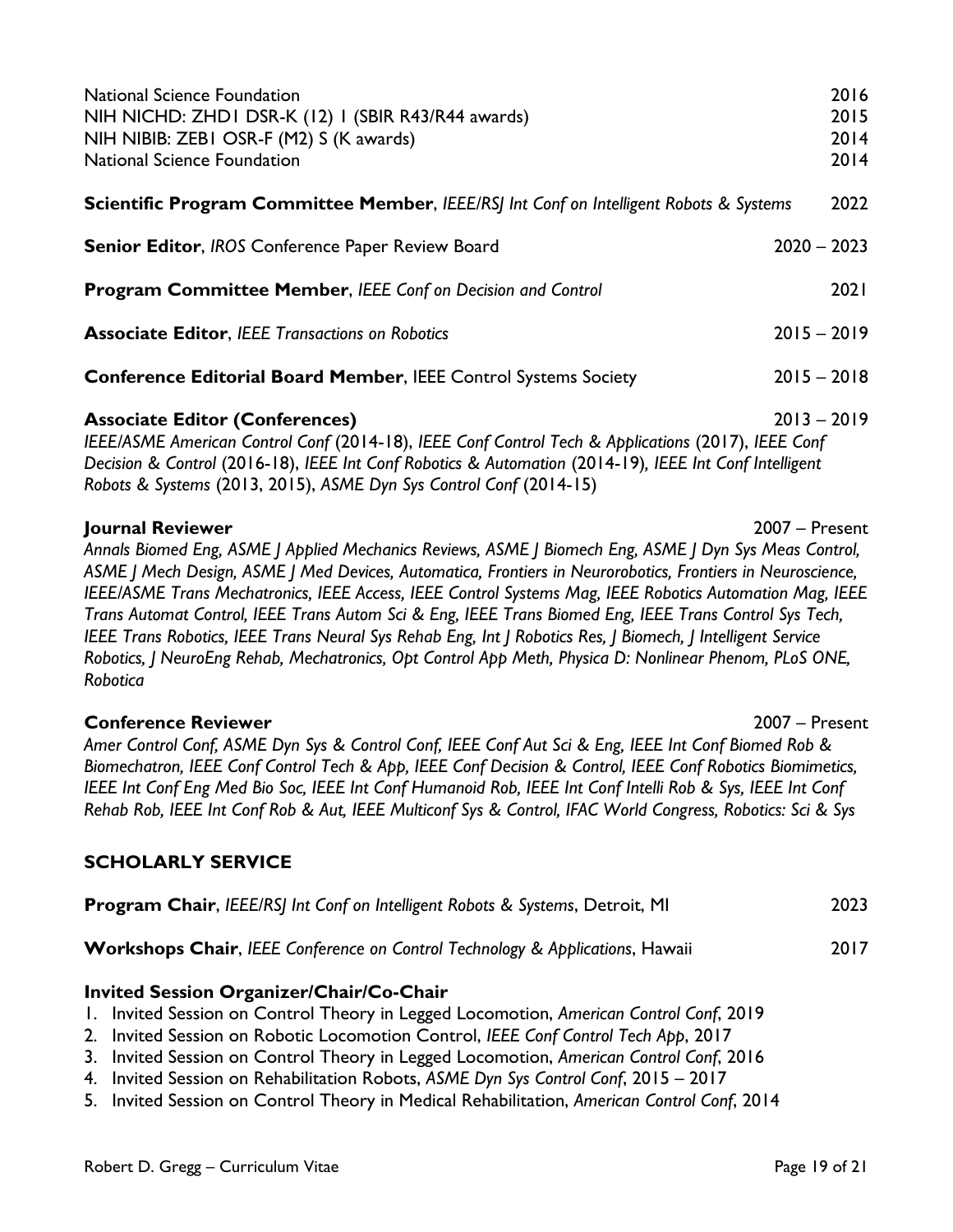### **Workshop Organizer/Chair/Co-Chair**

- 1. State of the Art in Robotic Leg Prostheses: Where We Are and Where We Want to Be, *IEEE Int. Conf. Intelligent Robots and Systems*, 2020
- 2. Workshop on Extremum Seeking Control in Biomedical Applications, *American Control Conf.*, 2020
- 3. Texas Bio-Robotics Workshop, *ASME Dynamic Systems & Control Conf.*, 2014
- 4. Symposium on Control and Modeling of Biomedical Systems, University of Illinois, Urbana, IL, 2010

#### **Meeting Participant**

- 1. National Robotics Initiative Principal Investigator Meeting, Washington, DC, 2016-2021
- 2. National Academy of Engineering Workshop on Future of Center-Based, Multidisciplinary Engineering Research, Washington, DC, April 2016
- 3. CCC Workshop on the U.S. National Robotics Roadmap, San Francisco, CA, March 2016
- 4. U.S. Special Operations Command Exoskeleton Control Theory Sprint, Tampa, FL, 2015

| Co-Chair, Technical Committee Manufacturing Automation & Robotic Control | $2013 - 2014$ |
|--------------------------------------------------------------------------|---------------|
| <b>IEEE Control Systems Society</b>                                      |               |

### **UNIVERSITY SERVICE**

| $\bullet$ . We also $\bullet$ . Then, a reported institute, $\bullet$ . The sity of a fitting $\bullet$ |                  |
|---------------------------------------------------------------------------------------------------------|------------------|
| <b>Graduate Co-Chair, Robotics Institute, University of Michigan</b>                                    | $2019 - 2020$    |
| <b>Committee Member, University of Michigan, Ann Arbor, MI</b>                                          | $2019 -$ Present |
| Electrical & Computer Engineering: Graduate Academics (2019-20), PhD Admissions Recruiting (2019-20)    |                  |
| Robotics Institute: Graduate Academics (2019--), Executive Committee (ex officio, 2020--)               |                  |

**Graduate Chair**, Robotics Institute, University of Michigan 2020 – Present

**Committee Member**, University of Texas at Dallas, Richardson, TX 2013 – 2019 *Bioengineering*: Faculty Search (2013-15), Graduate Recruiting (2014-17), Seminars (2016-18) *Mechanical Engineering*: Faculty Search (2017-18), Graduate (2013-14), DSC Area (2013-19) *School of ECS:* Executive Council (2018-19) *University*: ECS Dean Search (2018-19), Core Facilities (2015)

**Graduate Representative**, Academic Senate Executive Committee 2008 – 2010 University of Illinois, Urbana, IL

### **INDUSTRY EXPERIENCE**

| <b>Intern, The Boeing Company (Phantom Works)</b>                   | Summer 2008 |
|---------------------------------------------------------------------|-------------|
| <b>Intern, SANYO Technology Center, San Jose, CA</b>                | Summer 2006 |
| <b>Intern, Hewlett-Packard OuterBay Technologies, Cupertino, CA</b> | Summer 2004 |

### **TRAINING AND CERTIFICATIONS**

- Certificate Series in Research Administration, University of Texas at Dallas, 2015
- NIH Responsible Conduct of Research (RCR) Training, Northwestern University, 2011